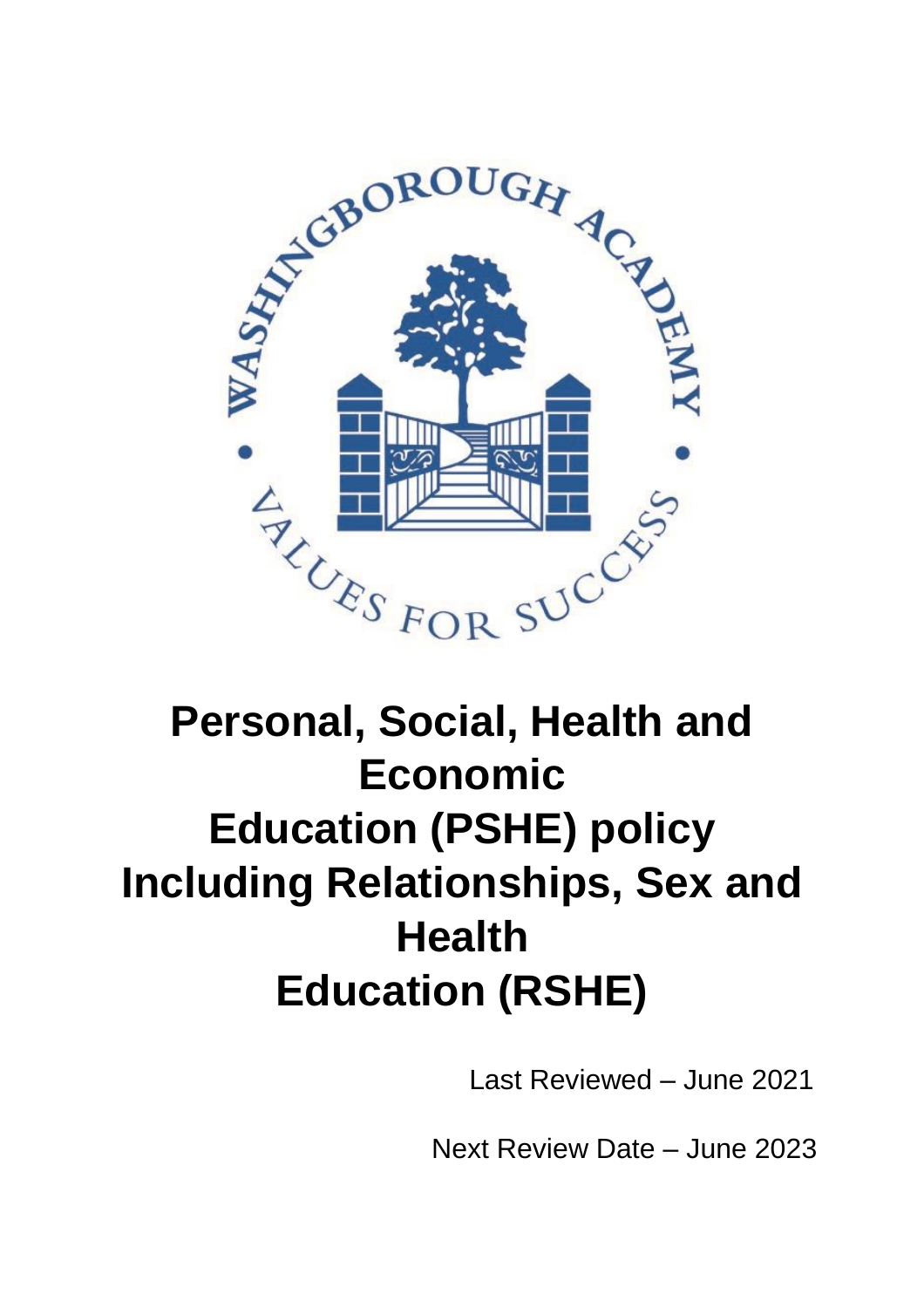

#### **Aims**

At Washingborough Academy, personal, social, health and economic (PSHE) education is built into our Values Based Curriculum. We believe that all children should have an education that shapes them as a person holistically. This should include the values that they hold, as well as how they take care of themselves and stay safe. Throughout our school curriculum, we promote children's physical and mental wellbeing as this underpins all of their learning and allows them to realise their potential.

This PSHE policy also outlines the commitment to provide effective Relationships, Sex and Health Education for all pupils in support of that offered by parents, who are the first educators of their children in this area. It has been written with regard to the DfE Relationships Education, Relationships and Sex Education (PSHE) and Health Education guidance 2019 and statutory requirements.

The Relationships Education, Relationships and Sex Education and Health **Education** 

(England) Regulations 2019 made under sections 34 and 35 of the Children and Social Work Act 2017, make Relationships and Health Education compulsory for children receiving primary education.

PSHE teaching contributes to our statutory duty to safeguard children and prepare them for the responsibilities and experiences of adult life. It will be taught in an ageappropriate manner.

#### **What we teach**

Washingborough Academy is committed to supporting all children to grow up happy, healthy and safe, and to provide them with the knowledge they need to manage the opportunities and challenges of modern Britain. Through PSHE children learn about relationships, diversity, respect, healthy lifestyles, safety, the body and how it changes, reproduction and birth in a sensitive and age-appropriate way. This is aimed at building the foundation of skills and knowledge that will be developed further at secondary school. The content of the PSHE curriculum which we deliver has been developed in line with our Values curriculum, through looking at the needs of our children and the local area, and through consultation with parents and stakeholders. Our key aim in providing PSHE is to safeguard our pupils.

Sex Education for primary age pupils is not compulsory. However, at Washingborough Academy an age appropriate sex education programme is designed and implemented. The policy will be outlined and shared with the relevant stakeholders and parents.

For details of the PSHE and RSE curriculum, please refer to the progression map for PSHE attached. This shows what we teach in each Key Stage.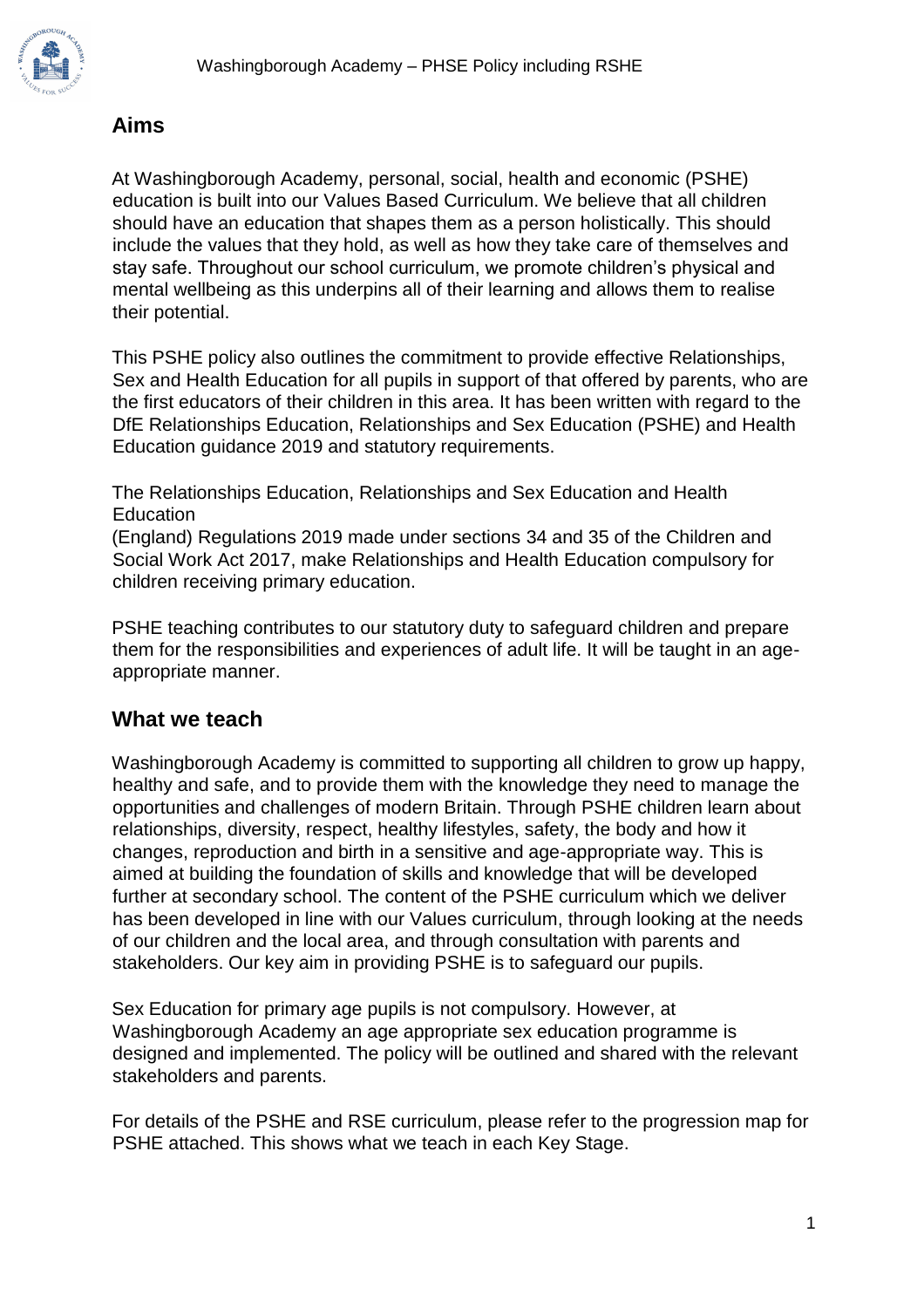

# **Key Objectives**

The statutory guidance says that the subject of Health Education includes the ability to:

- Develop knowledge and understanding of positive and healthy relationships and the importance of commitment
- Enable children to gain the skills and understanding to support the development of healthy bodies and minds
- Develop pupils' skills around assessing risk and keeping safe
- Enable pupils to recognise and manage their emotions effectively
- Support pupils to effectively manage their health and wellbeing
- Make pupils aware of their rights especially in relation to their bodies
- Enable the development of social and relationship skills and protective behaviours
- Prepare pupils for the physical and emotional changes of puberty
- Develop understanding of reproduction and birth within the context of loving and caring relationships
- Explore a range of attitudes, values and faith perspectives around aspects of relationships and sex
- Support pupils to use the internet safely and to recognise the benefits and risks that it brings
- Provide pupils with the knowledge and skills to access appropriate support

# **Legal Framework**

Updated guidance: [https://www.gov.uk/government/publications/relationships](https://www.gov.uk/government/publications/relationships-education-relationships-and-sex-education-rse-and-health-education)[education-relationships-and-sexeducation-rse-and-health-education](https://www.gov.uk/government/publications/relationships-education-relationships-and-sex-education-rse-and-health-education)

Duty to promote wellbeing (Children Act 2004) <http://www.legislation.gov.uk/ukpga/2004/31/contents>

# **Values**

Since 2010 Values Education has been intrinsic to our teaching and learning at Washingborough Academy, enabling children to make a positive contribution to the development of a fair, just and civil society, as well as understand their own personal development.

As a whole school community, we believe that the ethos of the school should be built on a foundation of Values. The Values we focus on are:

- Quality
- Respect
- **Thoughtfulness**
- Peace
- Happiness
- Love
- **Patience**
- Simplicity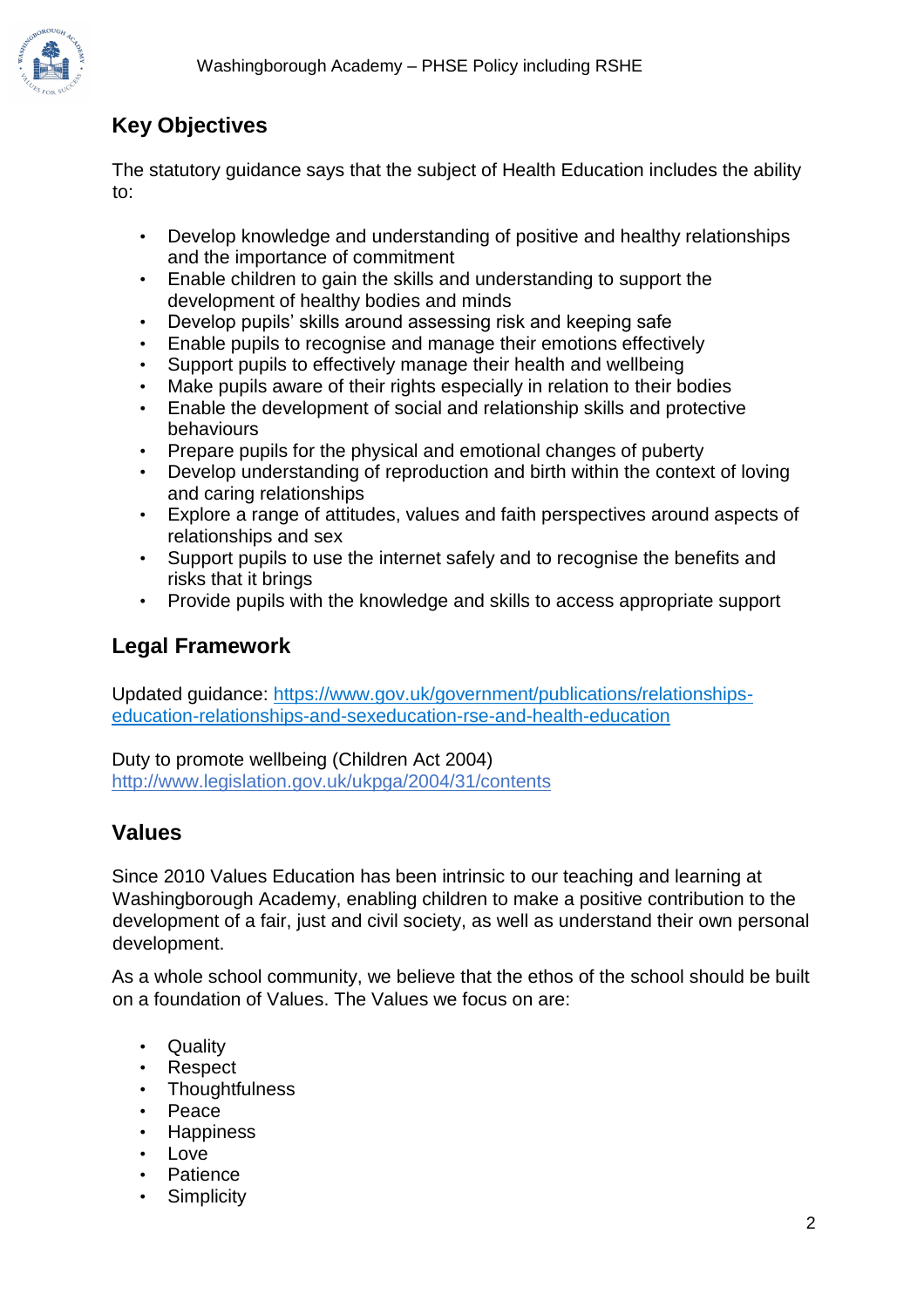

- **Caring**
- **Tolerance**
- Hope
- **Cooperation**
- **Friendship**
- **Courage**
- Trust
- Appreciation
- **Understanding**
- Honesty
- Humility
- Unity
- **Responsibility**
- Freedom

These are addressed on a rolling 2-year curriculum, with approximately three weeks focused on each Value. The Values are taught directly through whole school assemblies, at times through lessons and circle times, but also permeate the whole curriculum. Our Values are the basis for the social, intellectual, emotional, spiritual and moral development of the whole child. We encourage children to consider these Values and thereby to develop the knowledge, skills and attitudes that enable them to develop as reflective learners and grow to be stable, educated and civil adults.

### **The PSHE Curriculum**

PSHE will be taught in each year group throughout the Academy. The curriculum we deliver is age-appropriate and build on children's knowledge and understanding each year. PSHE will be delivered, and parents/carers will be informed of what will be covered annually.

The curriculum is delivered through the following three topics:

- Health and Wellbeing
- Relationships
- Living in the Wider World

The following aspects and concepts will be covered within the PSHE guidance published in June 2019:

- Mental wellbeing
- Physical health & fitness
- Sexual education
- Being safe
- Changing adolescent body
- Health & prevention
- Basic first aid
- Internet safety & harms
- Drugs, alcohol & tobacco
- Healthy eating
- Respectful relationships
- Families and people who care for me
- Online relationships
- Caring friendships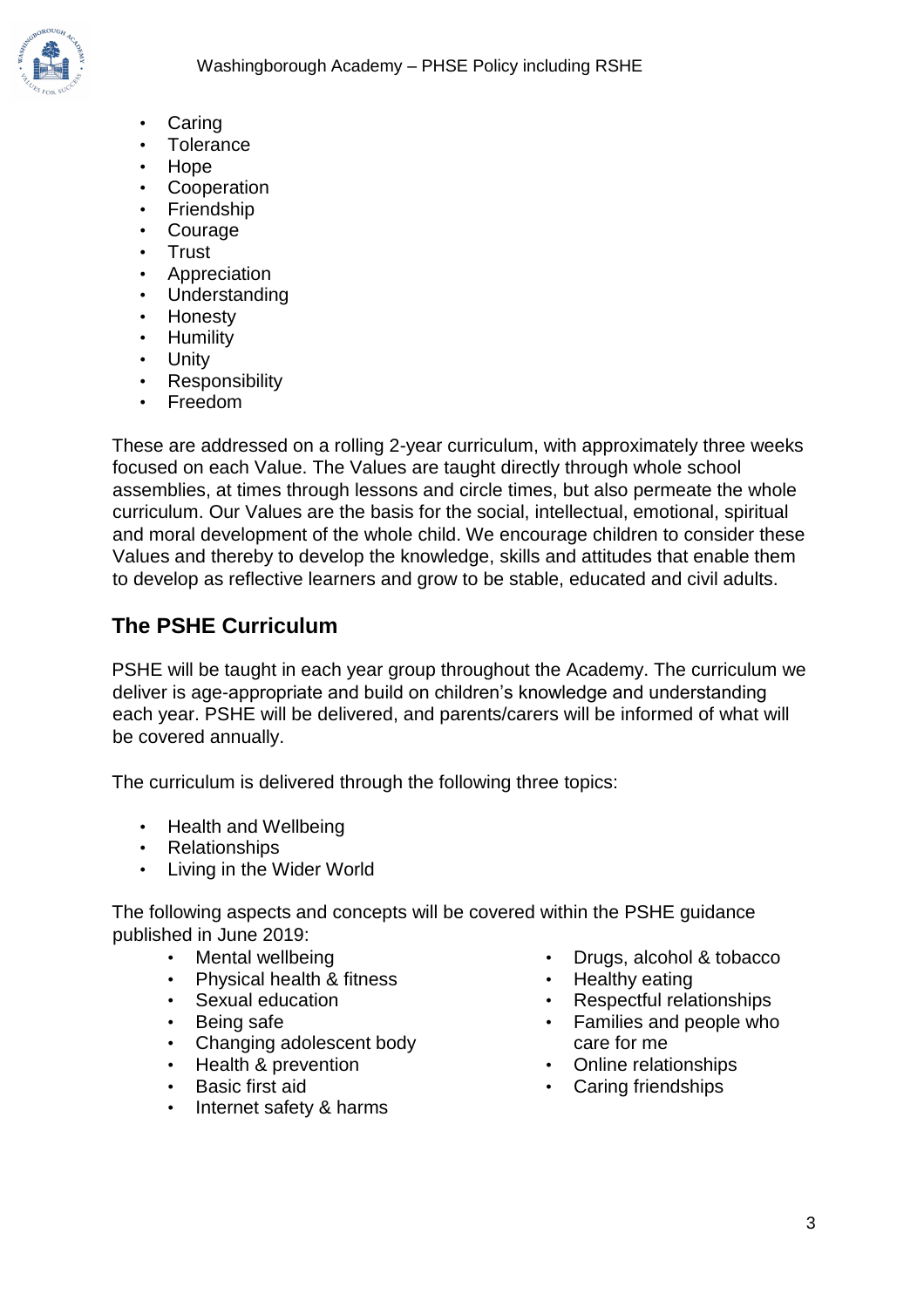#### **How we teach it**

PSHE is not only taught within specific PSHE lessons, but also within Science, RE and Values lessons, use of values, assemblies, events and circle time. At Washingborough Academy, we also understand that a lot of PSHE learning comes through the children having chances to form meaningful relationships and build their self-esteem and identity. Therefore, we promote opportunities for the children to develop this, through their playtimes and lesson times. All staff are aware of this and use a flexible approach to teaching to allow them to respond to these situations.

Each year, the school funds a trip for each key stage to a place of religious worship to support the children's social and cultural development.

# **Early Help Strategies**

We understand that there are times when the use of Early Help strategies is appropriate.

Early Help provides support when need is identified at any point in a child's life. It is not a specific service but a collaborative approach, which is used to improve the quality of a child's home and family life, enable them to perform better at school and support their mental health. Internal Early Help strategies are broad and include class activities, 1:1 time with an LSA or teacher, counselling services, provisions for supporting with parents, but application is dependent on a child's specific needs.

# **Teaching and Learning**

The personal beliefs and attitudes of teachers will not influence the teaching of PSHE. The approach to the teaching of this subject matter is rooted in education, rather than beliefs or emotion. A balanced and non-judgmental approach will therefore be taken. Teachers, and all those contributing to the PSHE curriculum will work to the agreed values within this policy.

Within PSHE pupils will develop confidence in talking, listening and thinking about relationships, keeping safe, health, puberty and sex. To achieve this, a number of teaching strategies may be used, including:

- Establishing ground rules with pupils
- Dealing with children's questions in an appropriate manner
- Using discussion and the appropriate materials
- Encouraging reflection
- Use strategies for pupils who may not wish to raise suggestions in front of others e.g.
- a question (ballot style) box

#### **Ground Rules**

The PSHE Ground Rules have been developed based on consultation with staff, pupils and parents. They are displayed and discussed in every lesson and are as follows: ✓ We show our school values.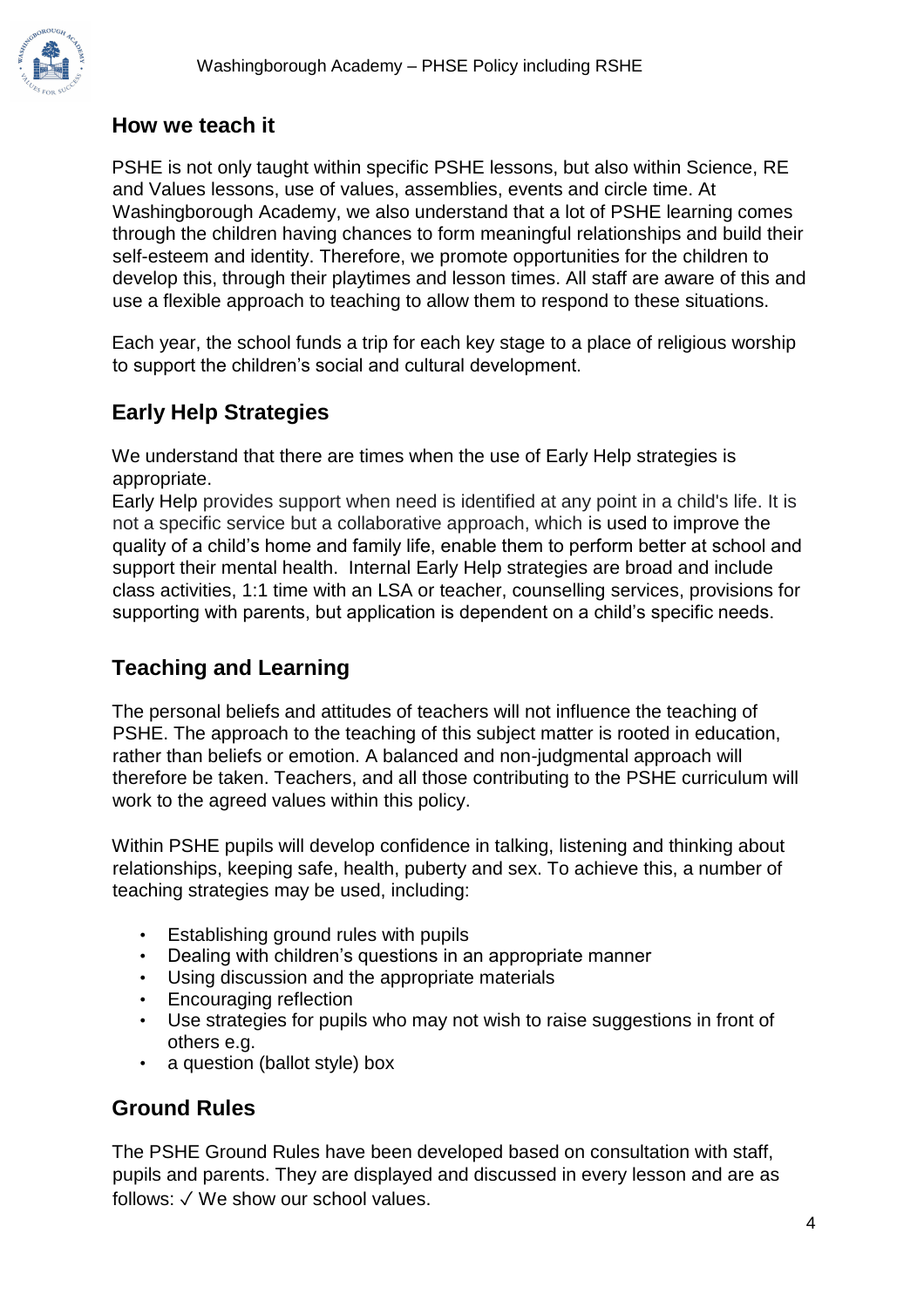

- We listen to others and take it in turns to talk.
- We are kind to others and respect their opinions and ideas.
- We can trust the other people in our class.
- We are sensible and use language appropriate for the classroom.
- We use the phrase 'Someone I know...' and don't ask personal questions. √ It is our choice to join in the discussion.
- We can use the question box if we don't want to say our question out loud.

#### **Equality, Inclusion and Support**

Relationships and PSHE should be delivered in line with the Equalities Act 2010 and Public Sector Equality Duty to ensure those with protected characteristics do not face discrimination. Positive action is taken to deal with disadvantages affecting a group because of a protected characteristic. In complying with the requirements of the Equality Act 2010, we value diversity, encourage respect for all and promote tolerance for, and celebration of, difference. We do not discriminate against pupils because of any protected characteristic (age, sex, race, disability, religion or belief, gender reassignment, pregnancy or maternity, marriage or civil partnership, or sexual orientation).

At times, when there is an identified need, we may take positive action through our planning and delivery of PSHE to deal with disadvantages facing those with a particular characteristic. PSHE will be accessible to all regardless of their gender or background. Through the delivery of PSHE, teachers will explore gender stereotypes and how they may limit a person's potential and ensure that people of all genders receive information that is relevant to their needs.

There are many different faith and cultural perspectives on aspects of PSHE. We aim to deliver PSHE in a factual, non-judgmental way, ensuring that teachers do not promote one faith or cultural viewpoint, but rather provide a balanced approach that acknowledges the wealth of views and opinions of our community, and teaches tolerance.

Parents and carers are key partners in PSHE and are best placed to support their children to understand how their learning at the Academy fits with their family's faith, beliefs and values. To support this process, we will ensure that parents are made aware of what will be taught and when. We will use a range of materials and resources that reflect the diversity of the Academy population and encourage acceptance and tolerance. We want every child and family to feel included, respected and valued.

A range of different families and relationships will be explored within PSHE. All children, whatever their identity, developing identity, or family background need to feel that PSHE is relevant to them and sensitive to their needs. Resources used will demonstrate awareness of both the Academy community and wider society where possible.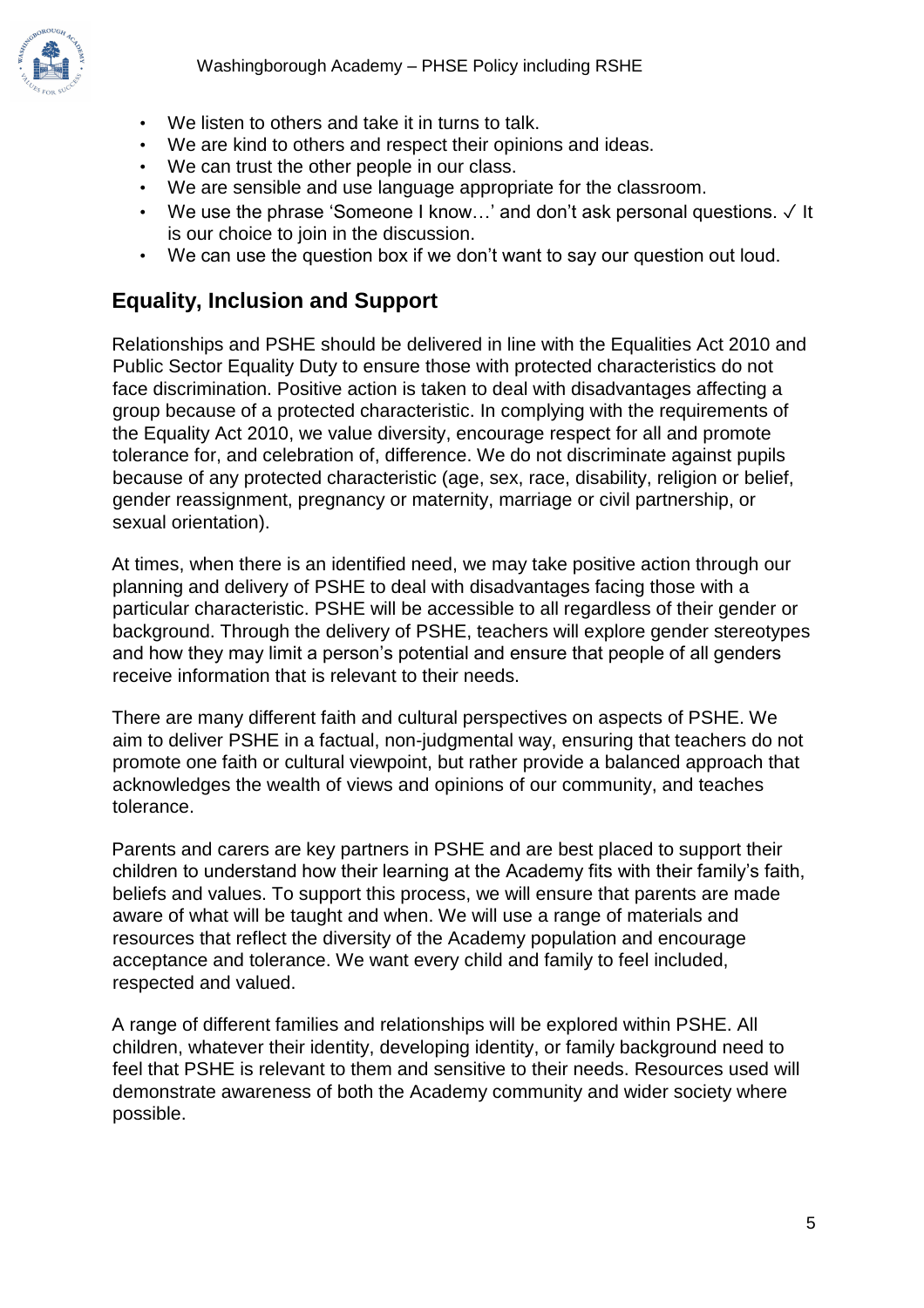

#### **SEND**

Teachers will plan in different ways and use a variety of teaching strategies to meet the needs of individuals. For some children, particularly those with special educational needs and disabilities, a tailored approach may be necessary to ensure learning outcomes are met. This will be discussed with parents/carers and based upon the individual needs of the pupil, prior to delivery.

#### **Vulnerable Pupils**

Some pupils may have experienced adverse childhood experiences that may impact on their ability to engage with PSHE in a variety of ways. Care will be taken to ensure that, where this is the case, parents/carers are consulted about the most appropriate way for the pupil to access the curriculum.

# **Safe Learning in PSHE**

It is important that all pupils feel safe and able to participate in PSHE lessons. To support the involvement of all pupils, teachers will use a range of teaching strategies and ensure that pupils are aware of the expectations before beginning each session. As with any topic, pupils will be encouraged to ask questions during PSHE to further their understanding.

Due to the sensitive nature of the topic, teachers will employ strategies to ensure that questions are asked and answered in a factual, balanced and age-appropriate way. When pupils can write independently, pupils may be introduced to the 'question box', into which they can place their written questions. This allows the teacher the opportunity to group questions into themes and filter any that may need answering on an individual basis or, in some cases, referred to parents.

All staff will be mindful of their safeguarding role and will follow the relevant Academy procedures if a question raises concerns of this nature. Teachers will use the following strategies to deal with unexpected questions:

- If a question is personal, the teacher will remind pupils of the rules and expectations.
- If the teacher doesn't know the answer to a question, the teacher will acknowledge this and will research the question and provide an appropriate answer later.
- If the question is too explicit, is outside set parameters, is inappropriate in a whole class setting or raises concerns about sexual abuse, the teacher will attend to it on an individual basis which may involve informing parents.
- Sometimes pupils may ask questions about issues that are not part of the planned programme, this could show that the taught curriculum is not meeting their needs. This will be fed back to the leader as part of the evaluation and monitoring process.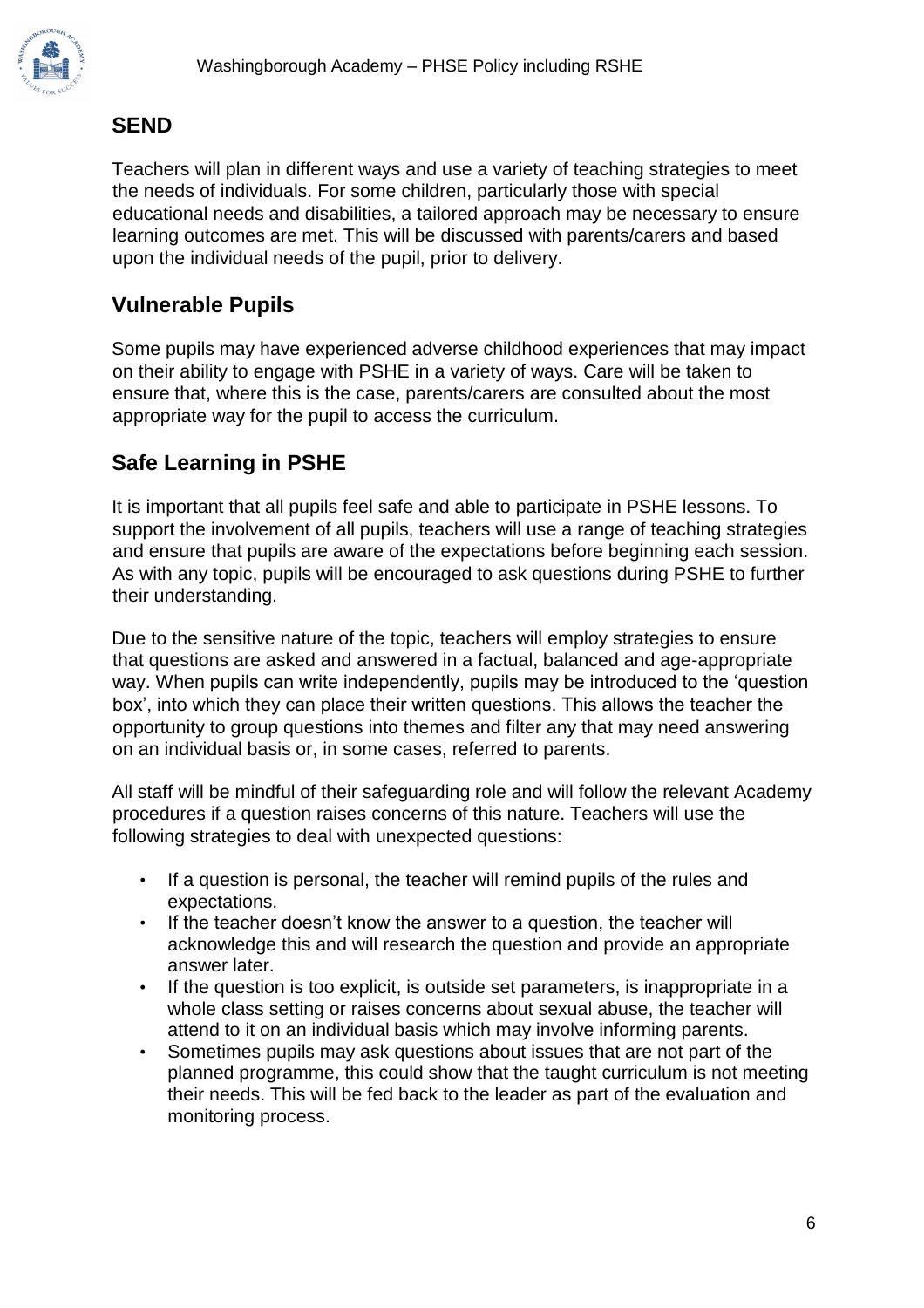

### **External speakers**

External speakers may be used to enhance the delivery of PSHE. All external speakers deliver in line with our PSHE policy and safeguarding procedures. They:

- are suitably qualified to deliver PSHE sessions
- are aware of the school policies on PSHE, Values and Safeguarding and work within these
- are supervised by a member of staff at all times when on school premises
- are familiar with the Safeguarding Policy and alert the teacher to any safeguarding concerns
- understand their contribution they make to the broader PSHE programme
- be suitably vetted prior to being booked

# **Staff Training**

All staff delivering PSHE will take part in training and be familiar with this policy. If a staff member has additional learning and development needs, these will be supported either through mentoring from a more experienced staff member in the Academy, team-teaching, observations, or attendance at an internal or external training event.

#### **Assessment and Review**

Teachers use a range of assessment strategies to track pupils' progress towards our published learning outcomes. This may include marked books; self-assessment and peer assessment, notes written by the teacher, photos and film clips.

#### **The Role of Parents**

PSHE is a partnership between the Academy and parents/carers. We recognise that in PSHE, parents and carers play a core role and we therefore welcome their engagement with our programme. It is important that PSHE delivered within the Academy is explored in more detail within the context of individual families. We wish to build a positive and supporting relationship with the parents of children at our Academy through mutual understanding, trust and co-operation.

In promoting this objective, we:

- Inform parents routinely about the Academy's PSHE policy and practice
- (prospectus/letters/emails/ website)
- The curriculum content and organisation is shared and explained
- Answer any questions that parents may have about the PSHE of their child
- Take seriously any issue that parents raise with teachers or governors about this policy or the arrangements for PSHE in the Academy
- Conduct consultation on an annual basis about any needs in relation to our PSHE programme and policy. Any parents wanting more information about our PSHE curriculum can contact the Academy directly through enquiries@washingboroughAcademy.org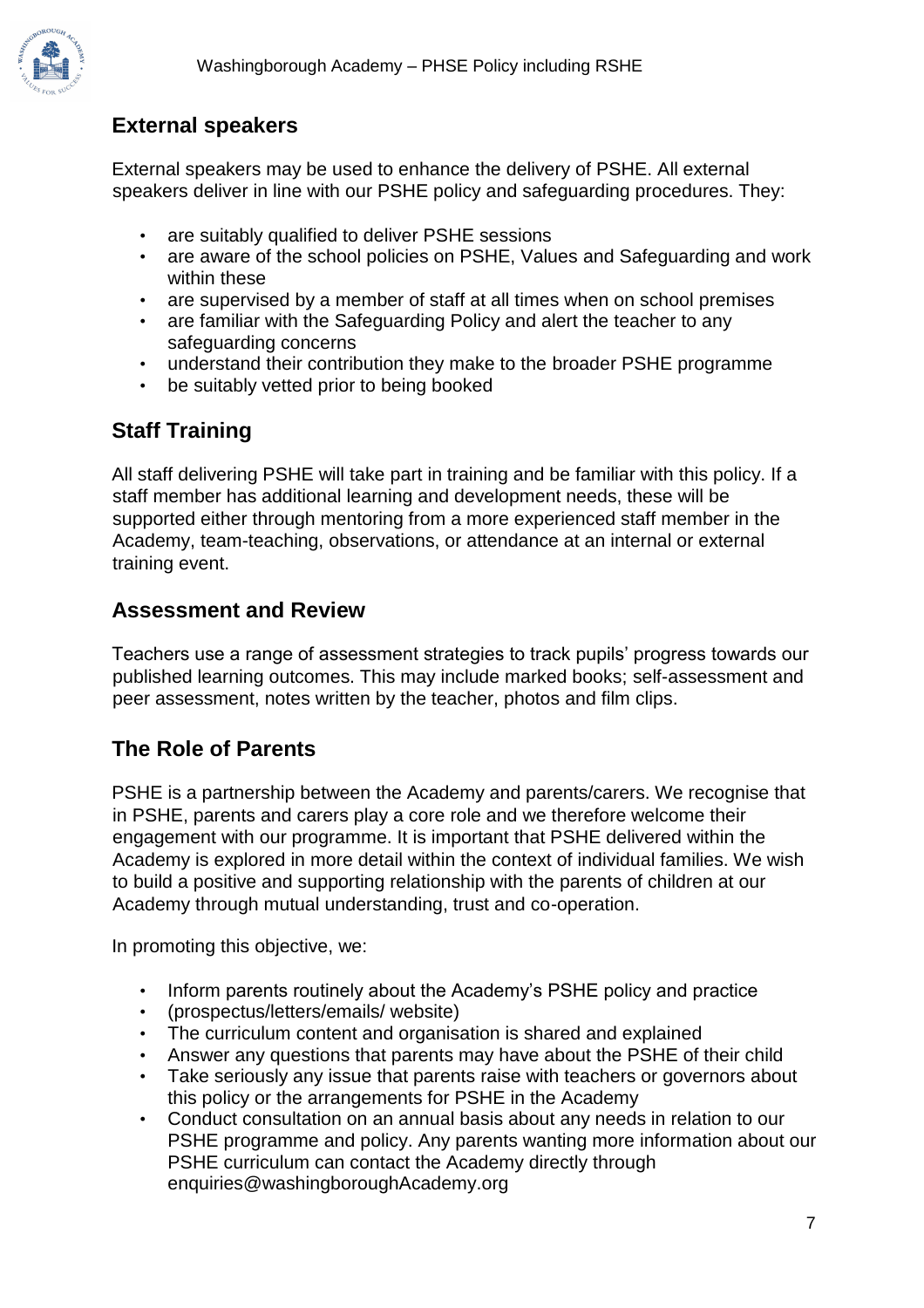

## **Right to withdraw from Sex Education**

Whilst we always try to work with parents to explore their views, we also accept that parents can exercise their right to withdraw their child from the sex education elements of our programme (other than that which comes within the science curriculum). These are stated in the progression document as:

- about the reproductive organs and process how babies are conceived and born and how they need to be cared for
- that there are ways to prevent a baby being made

Any parent wishing to exercise this right should initially contact the Head teacher to discuss the matter. If a pupil is withdrawn from an aspect of Sex Education, alternative arrangements will be put in place. This provision and the nature of this learning will be negotiated on an individual basis, dependent on the needs of the pupil. There is no right to withdraw from Relationships Education or Health Education.

### **The Role of Pupils**

Pupils are expected to engage fully in PSHE and, when discussing issues related to PSHE, treat others with respect and sensitivity, using the Academy values.

#### **Resources**

As with any other subjects, the breadth of the PSHE curriculum necessitates the use of a wide variety of age-appropriate resources. Teachers select resources that support the learning outcomes for the year group they are teaching. Parents are invited annually to review these resources, along with the policy, and familiarise themselves with anything which is used. If you would like to see these at other times of the year please speak to your child's teacher. If you would like to discuss any of the resources in more detail please contact the PSHE leader through [enquiries@washingboroughacademy.org](mailto:enquiries@washingboroughacademy.org)

### **Confidentiality, Safeguarding and Child Protection**

Everyone involved in PSHE will be clear about the boundaries of their legal and professional roles

and responsibilities. Teachers will discuss confidentiality with pupils, making it clear that teachers cannot offer unconditional confidentiality. Pupils will be informed that if confidentiality has to be broken, due to safeguarding concerns, they will be informed first and then supported as appropriate.

Teachers will be aware that effective PSHE, which brings an understanding of what is and is not acceptable, can lead to disclosure of a child protection issue.

Everyone involved in PSHE will be alert to signs of abuse and report concerns or suspicions to the Designated Safeguarding Lead as outlined in the Safeguarding Policy. Any disclosure of sexual activity from a primary age child would raise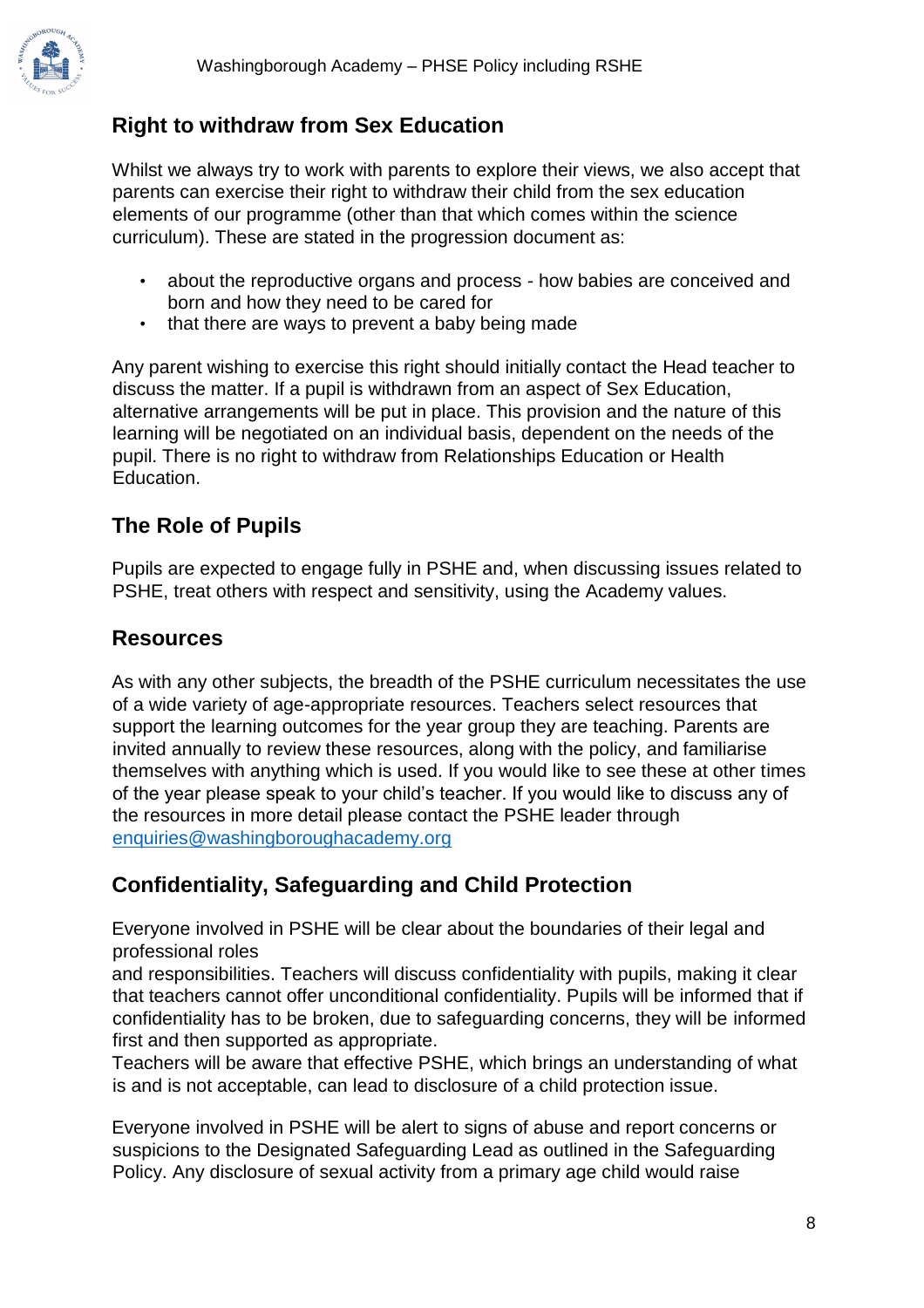immediate child protection concerns that would be dealt with in a sensitive manner in line with local safeguarding procedures.

#### **Menstrual Wellbeing**

Some pupils will begin menstruation whilst in primary education. To support pupils who are menstruating, we have in place the following:

- Sanitary disposal units are available in the toilet in the Key Stage Two corridors.
- Pupils can access sanitary products when needed.
- When a pupil starts menstruating in the Academy, we will support them on-site and inform parents.

Our PSHE programme covers basic information about menstruation in Year 4 to all pupils, with more detailed input in Years 5 and 6. If your child has difficulties managing this, please contact their class teacher.

### **Complaints Concerns/ Complaints**

Any concerns regarding this policy should be addressed informally in the first instance by approaching your child's class teacher. If concerns remain, then they should be addressed via the complaints procedure which is available on the Academy website.

#### **Roles and responsibilities**

#### **The governing body**

• The governing board will approve the PSHE policy, and hold the headteacher to account for its implementation.

#### **The headteacher**

• The headteacher is responsible for ensuring that PSHE is taught consistently across the school and that parents and staff are informed and implement the PSHE policy.

#### **Monitoring Arrangements**

The delivery of PSHE and RSE is monitored by the PSHE leader through:

- Learning walks
- Planning and work scrutiny's
- Pupil Interviews
- Consultation with parents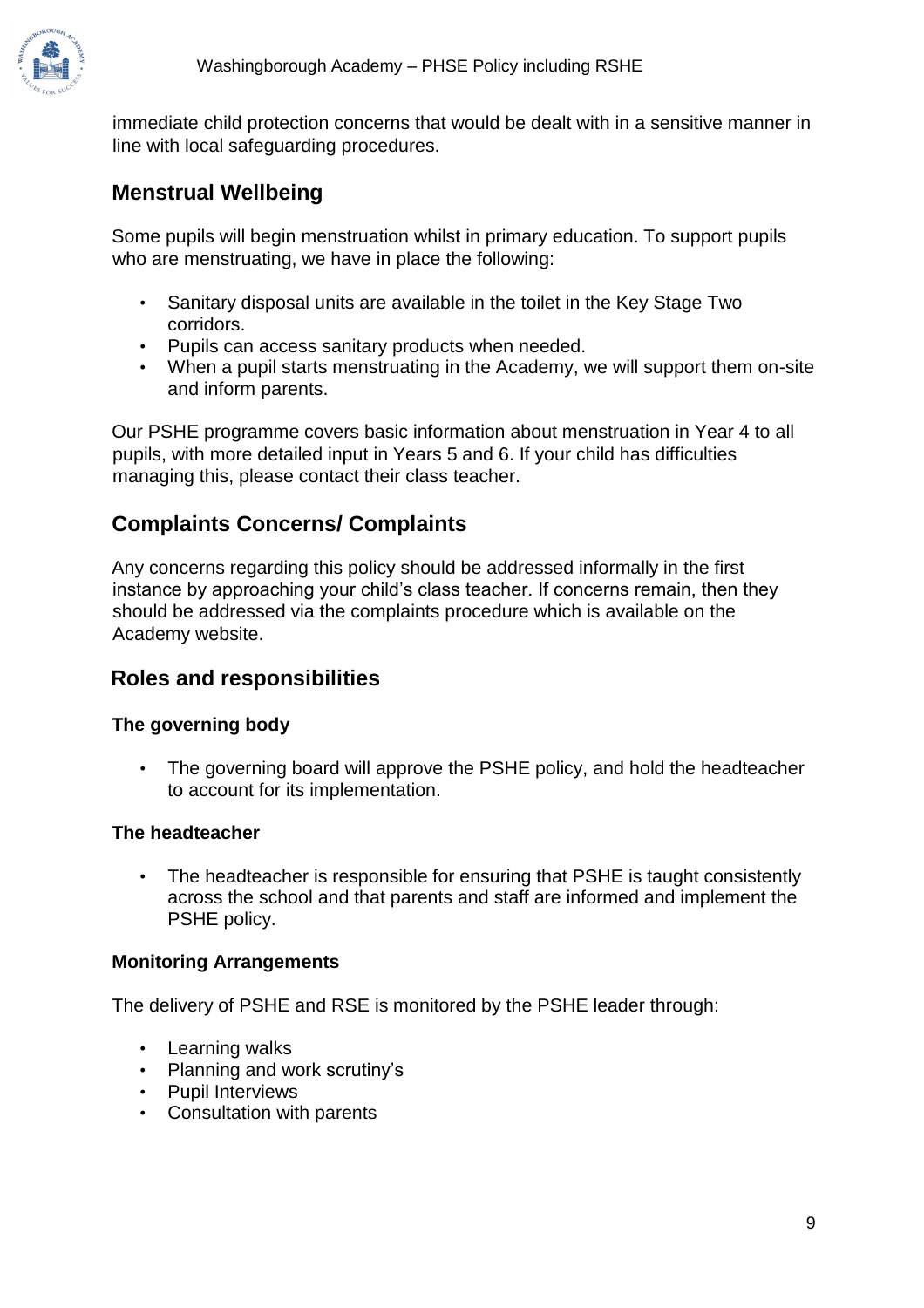

#### **Links to other Policies**

It is important to acknowledge that this policy does not remain in isolation and is used in conjunction with the following Policies:

- Anti-bullying
- Safeguarding
- Curriculum
- Equality
- Health and Safety
- SMSC
- Values

This policy will be reviewed by the PSHE leader annually. At every review, the policy will be approved by the governing body.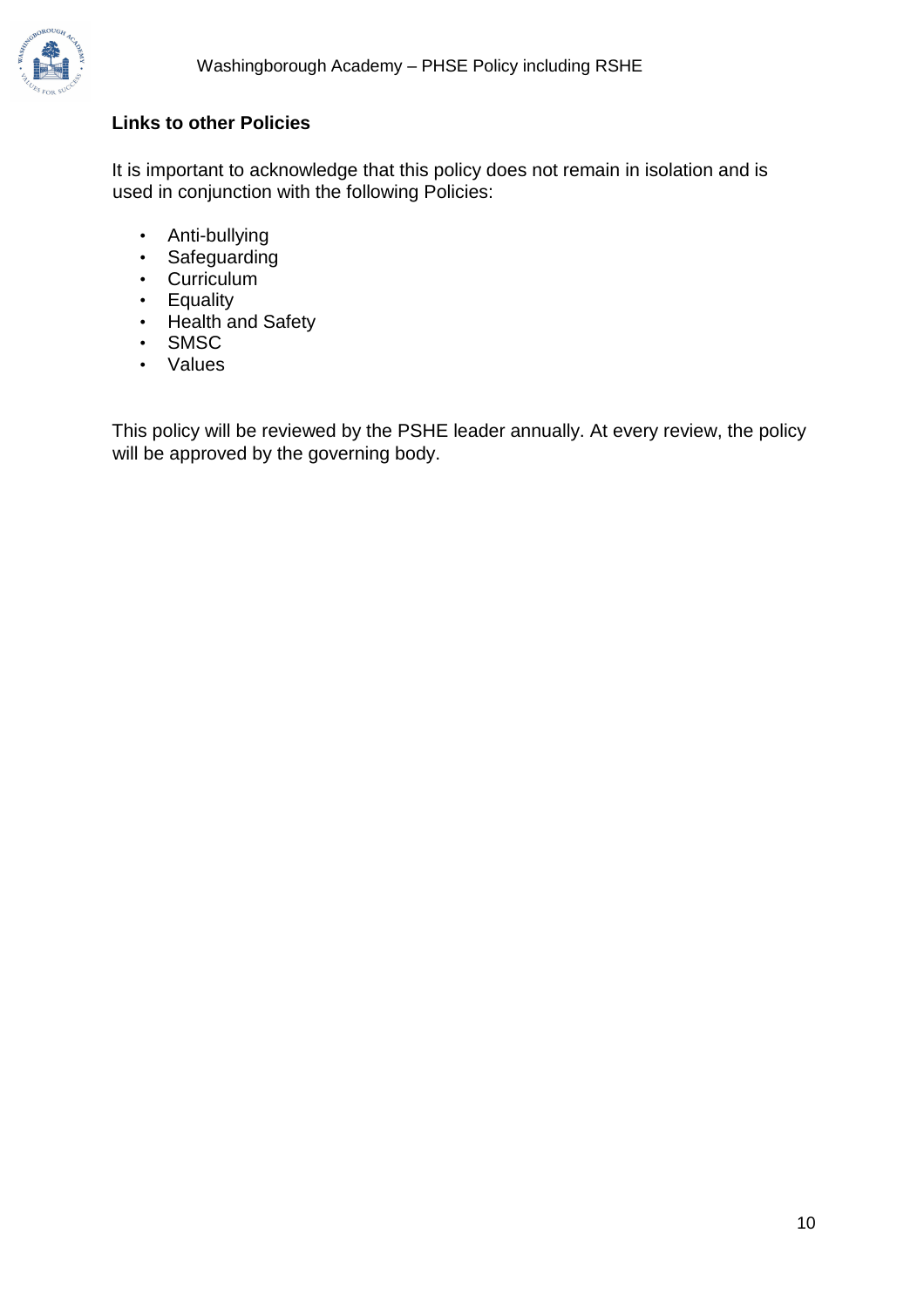

#### **Subject: PSHE**

At Washingborough Academy, our 22 core values underpin everything that we do both inside and outside the classroom, and within the community. Many aspects of PSHE are covered within this work. The PSHE progression should be used in conjunction with the Values progression and Assembly rota.

| <b>Objectives</b>           | <b>Milestone 1</b>                                                                                                                                                                                                                                                                                                                                                                                                                                                                                                                                                                                                                                                                                                                                                                                                                                                                                                                                                                                                                                                                                                                                                                                                                                                                                                                                                                      | <b>Milestone 2</b>                                                                                                                                                                                                                                                                                                                                                                                                                                                                                                                                                                                                                                                                                                                                                                                                                                                                                                                                                                                                                                                                                                                                                                                                                                                                  | <b>Milestone 3</b>                                                                                                                                                                                                                                                                                                                                                                                                                                                                                                                                                                                                                                                                                                                                                                                                                                                                                                                                                                                                                                                                                                                                                                                                                                                                                                                                                                                                                                                                              | <b>Milestone 4</b>                                                                                                                                                                                                                                                                                                                                                                                                                                                                                                                                   |
|-----------------------------|-----------------------------------------------------------------------------------------------------------------------------------------------------------------------------------------------------------------------------------------------------------------------------------------------------------------------------------------------------------------------------------------------------------------------------------------------------------------------------------------------------------------------------------------------------------------------------------------------------------------------------------------------------------------------------------------------------------------------------------------------------------------------------------------------------------------------------------------------------------------------------------------------------------------------------------------------------------------------------------------------------------------------------------------------------------------------------------------------------------------------------------------------------------------------------------------------------------------------------------------------------------------------------------------------------------------------------------------------------------------------------------------|-------------------------------------------------------------------------------------------------------------------------------------------------------------------------------------------------------------------------------------------------------------------------------------------------------------------------------------------------------------------------------------------------------------------------------------------------------------------------------------------------------------------------------------------------------------------------------------------------------------------------------------------------------------------------------------------------------------------------------------------------------------------------------------------------------------------------------------------------------------------------------------------------------------------------------------------------------------------------------------------------------------------------------------------------------------------------------------------------------------------------------------------------------------------------------------------------------------------------------------------------------------------------------------|-------------------------------------------------------------------------------------------------------------------------------------------------------------------------------------------------------------------------------------------------------------------------------------------------------------------------------------------------------------------------------------------------------------------------------------------------------------------------------------------------------------------------------------------------------------------------------------------------------------------------------------------------------------------------------------------------------------------------------------------------------------------------------------------------------------------------------------------------------------------------------------------------------------------------------------------------------------------------------------------------------------------------------------------------------------------------------------------------------------------------------------------------------------------------------------------------------------------------------------------------------------------------------------------------------------------------------------------------------------------------------------------------------------------------------------------------------------------------------------------------|------------------------------------------------------------------------------------------------------------------------------------------------------------------------------------------------------------------------------------------------------------------------------------------------------------------------------------------------------------------------------------------------------------------------------------------------------------------------------------------------------------------------------------------------------|
| <b>Year Groups</b>          | <b>FS1 - 2</b>                                                                                                                                                                                                                                                                                                                                                                                                                                                                                                                                                                                                                                                                                                                                                                                                                                                                                                                                                                                                                                                                                                                                                                                                                                                                                                                                                                          | $Y1 - Y2$                                                                                                                                                                                                                                                                                                                                                                                                                                                                                                                                                                                                                                                                                                                                                                                                                                                                                                                                                                                                                                                                                                                                                                                                                                                                           | $Y3 - Y4$                                                                                                                                                                                                                                                                                                                                                                                                                                                                                                                                                                                                                                                                                                                                                                                                                                                                                                                                                                                                                                                                                                                                                                                                                                                                                                                                                                                                                                                                                       | Y5 – Y6                                                                                                                                                                                                                                                                                                                                                                                                                                                                                                                                              |
| <b>Health and Wellbeing</b> | Physical Development - Health and self-care What helps us stay healthy?<br>30-50 months<br>can tell adults when hungry or tired or<br>when they want to rest or play<br>observes the effects of activity on their<br>bodies<br>understands that equipment and tools<br>have to be used safely<br>gains more bowel and bladder control and<br>can attend to toileting needs most of the<br>time themselves<br>can usually manage washing and drying<br>hands<br>dresses with help, e.g. puts arms into<br>open fronted coat or shirt when held up,<br>pulls up own trousers, and pulls up zipper<br>once it is fastened at the bottom.<br>40-60 months<br>eats a healthy range of foodstuffs and<br>understands need for variety in food<br>usually dry and clean during the day<br>shows some understanding that good<br>practices with regard to exercise, eating,<br>sleeping and hygiene can contribute to<br>good health<br>shows understanding of the need for<br>safety when tackling new challenges, and<br>considers and manages some risks<br>shows understanding of how to transport<br>and store equipment safely<br>practices some appropriate safety<br>measures without direct supervision.<br><b>Early Learning Goal</b><br>children know the importance for good<br>health of physical exercise, and a healthy<br>diet, and talk about ways to keep healthy<br>and safe | what being healthy means and who helps<br>• them to stay healthy (e.g. parent,<br>dentist, doctor)<br>that things people put into or onto their<br>bodies<br>can affect how they feel<br>how medicines (including vaccinations and<br>immunisations) can help people stay<br>healthy and that some people need to take<br>medicines • every day to stay healthy<br>why hygiene is important and how simple<br>hygiene routines can stop germs from<br>being<br>passed on<br>what they can do to take care of<br>themselves on a daily basis, e.g. brushing<br>teeth and hair,<br>hand washing<br>Who helps to keep us safe?<br>that people have different roles in the<br>community to help them (and others) keep<br>safe - the jobs they do and how they help<br>$\cdot$ people<br>who can help them in different places and<br>situations; how to attract someone's<br>attention • or ask for help; what to say<br>how to respond safely to adults they don't<br>know<br>what to do if they feel unsafe or worried for<br>themselves or others; and the importance<br>of • keeping on asking for support until they<br>are<br>heard<br>how to get help if there is an accident and<br>someone is hurt, including how to dial 999<br>$\mathsf{I}$<br>an emergency and what to say | What keeps us safe? how to recognise<br>hazards that may cause harm or injury and<br>what they should do to reduce risk and keep<br>themselves (or others)<br>• safe<br>how to help keep their body protected and<br>safe, e.g. wearing a seatbelt, protective<br>• clothing and stabilizers<br>that their body belongs to them and should<br>not be hurt or touched without their<br>permission;<br>what to do and who to tell if they feel<br>uncomfortable<br>how to recognise and respond to pressure to<br>do something that makes them feel unsafe<br>$or$ .<br>uncomfortable (including online)<br>how everyday health and hygiene rules and<br>routines help people stay safe and healthy<br>(including how to manage the use of<br>medicines, such as for allergies and<br>asthma, and other household products,<br>responsibly)<br>how to react and respond if there is an<br>accident and how to deal with minor<br>injuries e.g. scratches, grazes, burns<br>what to do in an emergency, including calling<br>• for help and speaking to the emergency<br>services<br>Why should we eat well and look after our<br>eeth?<br>how to eat a healthy diet and the benefits of<br>• nutritionally rich foods<br>how to maintain good oral hygiene (including<br>• regular brushing and flossing) and the<br>importance of regular visits to the dentist<br>how not eating a balanced diet can affect<br>health, including the impact of too much<br>sugar/acidic drinks on dental health | What makes<br>To be taught<br>Racism' mate<br>espect simila<br>beople and w<br>bthers<br>that there a<br>contribute<br>ethnicity, fa<br>hobbies, lil<br>how individe<br>up someor<br>identity is p<br>some peop<br>biological s<br>understand<br>are not alw<br>influence b<br>others<br>how to chall<br>assumption<br>How can we l<br>'5 to comple<br>Ambulance<br>how to carry<br>burns, scal<br>attacks or<br>know that if<br>injury, they<br>when it is ap<br>importance<br>the importal<br>emergency<br>about what<br>emergency<br>How can drug |

| <b>Milestone 4</b>                                                                                                                                                                                                                                                                                                                                                                                                                                                                                                                                                                                                                                                                                                                                                                                                                 |  |  |  |
|------------------------------------------------------------------------------------------------------------------------------------------------------------------------------------------------------------------------------------------------------------------------------------------------------------------------------------------------------------------------------------------------------------------------------------------------------------------------------------------------------------------------------------------------------------------------------------------------------------------------------------------------------------------------------------------------------------------------------------------------------------------------------------------------------------------------------------|--|--|--|
| $Y5 - Y6$                                                                                                                                                                                                                                                                                                                                                                                                                                                                                                                                                                                                                                                                                                                                                                                                                          |  |  |  |
| What makes up our identity?<br>To be taught in conjunction with 'Stand up to<br>Racism' materials. how to recognise and<br>espect similarities and differences between<br>beople and what they have in common with<br>bthers<br>that there are a range of factors that<br>contribute to a person's identity (e.g.<br>ethnicity, family, faith, culture, gender,<br>hobbies, likes/dislikes)<br>how individuality and personal qualities make<br>up someone's identity (including that gender<br>identity is part of personal identity and for<br>some people does not correspond with their<br>biological sex)<br>understand about stereotypes and how they<br>are not always accurate, and can negatively<br>influence behaviours and attitudes towards<br>others<br>how to challenge stereotypes and<br>assumptions about others |  |  |  |
| How can we help in an accident or emergency?                                                                                                                                                                                                                                                                                                                                                                                                                                                                                                                                                                                                                                                                                                                                                                                       |  |  |  |
| Y5 to complete First Aid training from St. John's<br>Ambulance<br>how to carry out basic first aid including for<br>burns, scalds, cuts, bleeds, choking, asthma<br>attacks or allergic reactions<br>know that if someone has experienced a head<br>injury, they should not be moved<br>when it is appropriate to use first aid and the<br>importance of seeking adult help<br>the importance of remaining calm in an<br>emergency and providing clear information<br>about what has happened to an adult or the<br>emergency services                                                                                                                                                                                                                                                                                             |  |  |  |
| How can drugs common to everyday life affect                                                                                                                                                                                                                                                                                                                                                                                                                                                                                                                                                                                                                                                                                                                                                                                       |  |  |  |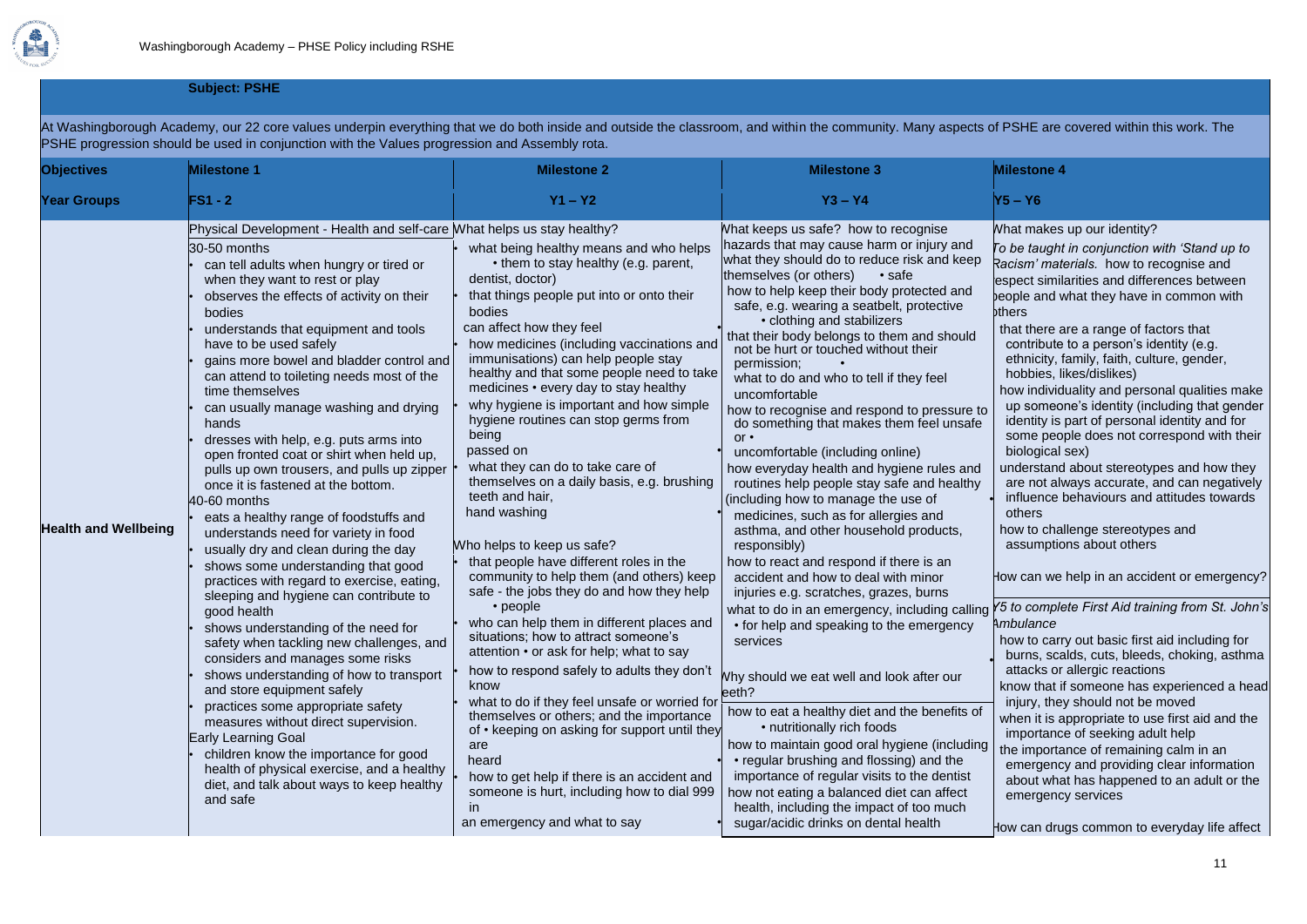

#### health? *To be taught in conjunction with Y6 'DARE' materials.*

how drugs common to everyday life (including smoking/vaping - nicotine, alcohol, caffeine and medicines) can affect health and

#### How can we keep healthy as we grow? *To be taught in conjunction with Y6 'DARE' materials.*

- how mental and physical health are linked
- how positive friendships and being involved in activities such as clubs and community groups support wellbeing
- how to make choices that support a healthy, balanced lifestyle including:
	- **o** how to plan a healthy meal

| 30-50 months<br>can select and use activities and<br>resources with help<br>welcomes and values praise for what they<br>have done<br>enjoys responsibility of carrying out small<br>tasks<br>is more outgoing towards unfamiliar<br>people and more confident in new social<br>situations<br>confident to talk to other children when<br>playing, and will communicate freely about<br>own home and community<br>shows confidence in asking adults for help                                                             | steps to avoid or remove themselves from  <br>them<br>how to resist pressure to do something<br>that makes them feel unsafe or<br>uncomfortable, including keeping secrets<br>how not everything they see online is true<br>or trustworthy and that people can pretend<br>to be someone they are not<br>how to tell a trusted adult if they are<br>worried for themselves or others, worried<br>that something is unsafe or if they come<br>across something that scares or concerns<br>them                                                            | how to recognise personal qualities and<br>individuality<br>to develop self-worth by identifying positive<br>things about themselves and their<br>achievements<br>how their personal attributes, strengths,<br>skills and interests contribute to their self-<br>esteem<br>how to set goals for themselves<br>how to manage when there are set-backs,<br>learn from mistakes and reframe unhelpful<br>thinking                                                                                            |
|-------------------------------------------------------------------------------------------------------------------------------------------------------------------------------------------------------------------------------------------------------------------------------------------------------------------------------------------------------------------------------------------------------------------------------------------------------------------------------------------------------------------------|---------------------------------------------------------------------------------------------------------------------------------------------------------------------------------------------------------------------------------------------------------------------------------------------------------------------------------------------------------------------------------------------------------------------------------------------------------------------------------------------------------------------------------------------------------|-----------------------------------------------------------------------------------------------------------------------------------------------------------------------------------------------------------------------------------------------------------------------------------------------------------------------------------------------------------------------------------------------------------------------------------------------------------------------------------------------------------|
| 40-60 months<br>confident to speak to others about own<br>needs, wants, interests and opinions<br>can describe self in positive terms and talk<br>about abilities<br><b>Early Learning Goal</b><br>children are confident to try new activities,<br>and say why they like some activities<br>more than others<br>they are confident to speak in a familiar<br>group, will talk about their ideas, and will<br>choose the resources they need for their<br>chosen activities<br>they say when they do or don't need help | What helps us grow and stay healthy?<br>that different things help their bodies to be<br>healthy, including food and drink, physical<br>activity, sleep and rest<br>that eating and drinking too much sugar<br>can affect their health, including dental<br>health<br>how to be physically active and how much<br>rest and sleep they should have everyday<br>that there are different ways to learn and<br>play; how to know when to take a break<br>from screen-time<br>how sunshine helps bodies to grow and<br>how to keep safe and well in the sun | Why should we keep active and sleep well?<br>how regular physical activity benefits<br>bodies and feelings<br>how to be active on a daily and weekly<br>basis - how to balance time online with<br>other activities<br>how to make choices about physical<br>activity, including what and who influences<br>decisions<br>how the lack of physical activity can affect<br>health and wellbeing<br>how lack of sleep can affect the body and<br>mood and simple routines that support<br>good quality sleep |
|                                                                                                                                                                                                                                                                                                                                                                                                                                                                                                                         | How do we recognise our feelings?                                                                                                                                                                                                                                                                                                                                                                                                                                                                                                                       |                                                                                                                                                                                                                                                                                                                                                                                                                                                                                                           |

- know that some drugs are legal (but may have laws or restrictions related to them) and other drugs are illegal
- how laws surrounding the use of drugs exist to protect them and others
- why people choose to use or not use different drugs
- how people can prevent or reduce the risks associated with them
- that for some people, drug use can become a habit which is difficult to break
- how organisations help people to stop smoking and the support available to help people if they have concerns about any drug use
- how to ask for help from a trusted adult if they have any worries or concerns about drugs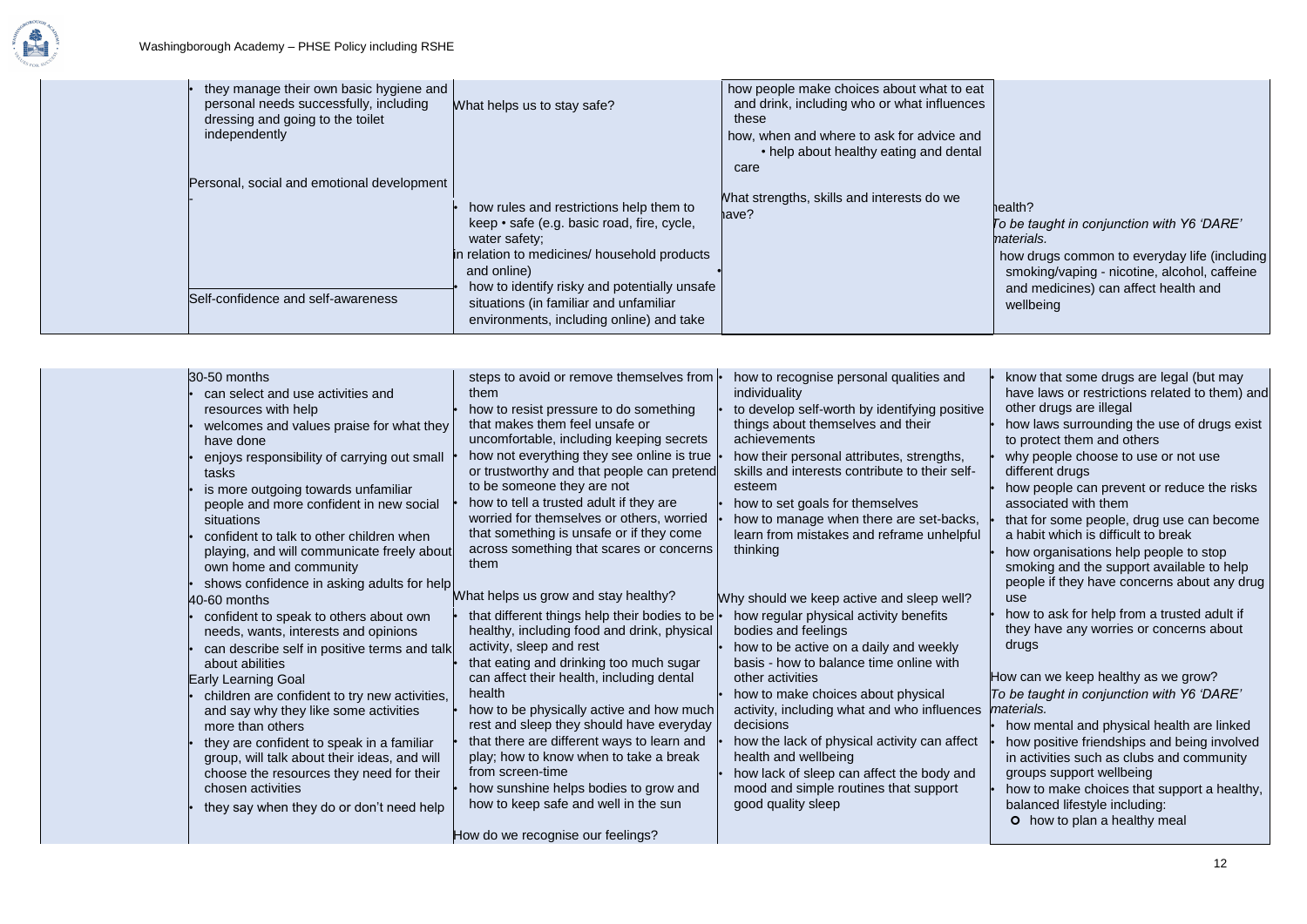

- **o** how to stay physically active
- **o** how to maintain good dental health, including oral hygiene, food and drink choices
- **o** how to benefit from and stay safe in the sun
- **o** how and why to balance time spent online with other activities
- **o** how sleep contributes to a healthy lifestyle; the effects of poor sleep; strategies that support good quality sleep
- **o** how to manage the influence of friends and family on health choices
- that habits can be healthy or unhealthy; strategies to help change or break an unhealthy habit or take up a new healthy one
- how legal and illegal drugs can affect health and how to manage situations involving them
- how to recognise early signs of physical or mental ill-health and what to do about this, including whom to speak to in and outside school
- that health problems, including mental health problems, can build up if they are not recognised, managed, or if help is not sought early on
- that anyone can experience mental ill-health and to discuss concerns with a trusted adult
- that mental health difficulties can usually be resolved or managed with the right strategies and support
- that FGM is illegal and goes against human rights; that they should tell someone immediately if they are worried for themselves or someone else

| Personal, social and emotional development  •<br>Managing feelings and behaviour<br>30-50 months<br>aware of own feelings, and knows that<br>some actions and words can hurt others'<br>feelings<br>begins to accept the needs of others and<br>can take turns and share resources,<br>sometimes with support from others<br>can usually tolerate delay when needs are<br>not immediately met, and understands<br>wishes may not always be met<br>can usually adapt behaviour to different<br>events, social situations and changes in<br>routine<br>40-60 months<br>understands that own actions affect other<br>people, for example, becomes upset or<br>tries to comfort another child when they<br>realise they have upset them<br>aware of the boundaries set, and of<br>behavioural expectations in the setting<br>beginning to be able to negotiate and<br>solve problems without aggression, e.g.<br>when<br>someone has taken their toy | how to recognise, name and describe a<br>range of feelings<br>what helps them to feel good, or better if<br>not feeling good<br>how different things / times / experiences<br>can bring about different feelings for<br>different people (including loss, change<br>and bereavement or moving on to a new<br>class/year group)<br>how feelings can affect people in their<br>bodies and their behaviour<br>ways to manage big feelings and the<br>importance of sharing their feelings with<br>someone they trust<br>how to recognise when they might need<br>help with feelings and how to ask for help<br>when they need it | how to seek support in relation to physical<br>activity, sleep and rest and who to talk to if<br>they are worried<br>How can we manage our feelings?<br>how everyday things can affect feelings<br>how feelings change over time and can be<br>experienced at different levels of intensity<br>the importance of expressing feelings and<br>how they can be expressed in different<br>ways<br>how to respond proportionately to, and<br>manage, feelings in different circumstances<br>ways of managing feelings at times of loss,<br>grief and change<br>how to access advice and support to help<br>manage their own or others' feelings<br>How will we grow and change? (Y4)<br>about puberty and how bodies change<br>during puberty, including menstruation and<br>menstrual wellbeing, erections and wet<br>dreams<br>how puberty can affect emotions and<br>feelings<br>how personal hygiene routines change<br>during puberty<br>how to ask for advice and support about<br>growing and changing and puberty |
|--------------------------------------------------------------------------------------------------------------------------------------------------------------------------------------------------------------------------------------------------------------------------------------------------------------------------------------------------------------------------------------------------------------------------------------------------------------------------------------------------------------------------------------------------------------------------------------------------------------------------------------------------------------------------------------------------------------------------------------------------------------------------------------------------------------------------------------------------------------------------------------------------------------------------------------------------|-------------------------------------------------------------------------------------------------------------------------------------------------------------------------------------------------------------------------------------------------------------------------------------------------------------------------------------------------------------------------------------------------------------------------------------------------------------------------------------------------------------------------------------------------------------------------------------------------------------------------------|----------------------------------------------------------------------------------------------------------------------------------------------------------------------------------------------------------------------------------------------------------------------------------------------------------------------------------------------------------------------------------------------------------------------------------------------------------------------------------------------------------------------------------------------------------------------------------------------------------------------------------------------------------------------------------------------------------------------------------------------------------------------------------------------------------------------------------------------------------------------------------------------------------------------------------------------------------------------------------------------------------------------|
| <b>Early Learning Goal</b><br>children talk about how they and others<br>show feelings, talk about their own and<br>others' behaviour, and its consequences,<br>and know that some behaviour is<br>unacceptable<br>they work as part of a group or class, and<br>understand and follow the rules<br>they adjust their behaviour to different<br>situations, and take changes of routine in<br>their stride<br>Expressive arts and design - Being<br>imaginative                                                                                                                                                                                                                                                                                                                                                                                                                                                                                  |                                                                                                                                                                                                                                                                                                                                                                                                                                                                                                                                                                                                                               | How can we manage risk in different places?<br>how to recognise, predict, assess and<br>manage risk in different situations<br>how to keep safe in the local environment<br>and less familiar locations (e.g. near rail,<br>water, road; fire/firework safety; sun safety<br>and the safe use of digital devices when<br>out and about)<br>how people can be influenced by their<br>peers' behaviour and by a desire for peer<br>approval; how to manage this influence<br>how people's online actions can impact on<br>other people                                                                                                                                                                                                                                                                                                                                                                                                                                                                                 |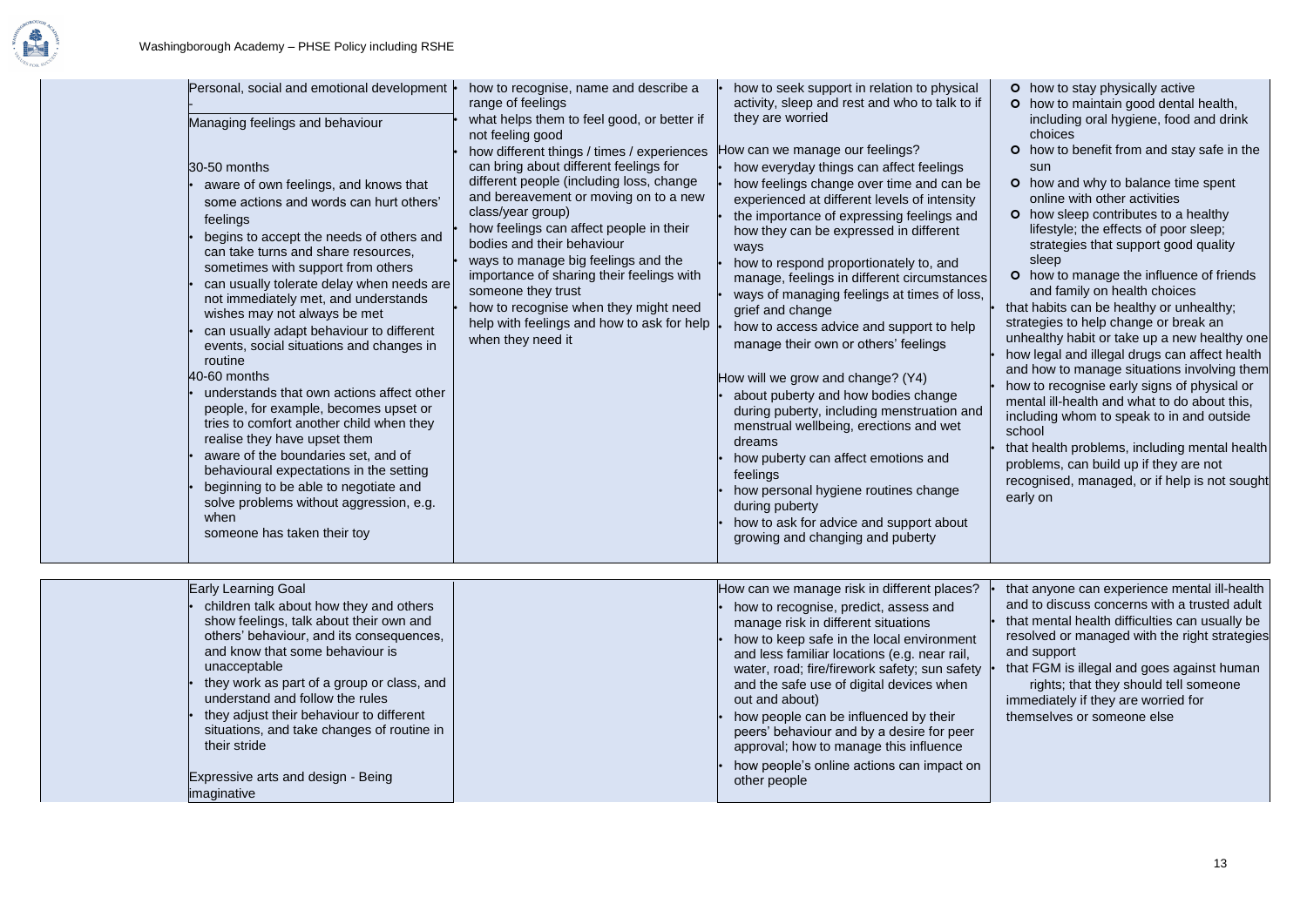

| 30-50 months                                                                                                                   | how to keep safe online, including                                                       |
|--------------------------------------------------------------------------------------------------------------------------------|------------------------------------------------------------------------------------------|
| developing preferences for forms of<br>expression                                                                              | managing requests for personal information<br>and recognising what is appropriate to     |
| uses movement to express feelings                                                                                              | share or not share online                                                                |
| creates movement in response to music                                                                                          | how to report concerns, including about                                                  |
| sings to self and makes up simple songs                                                                                        | inappropriate online content and contact<br>know that rules, restrictions and laws exist |
| makes up rhythms                                                                                                               | to help people keep safe and how to                                                      |
| notices what adults do, imitating what is<br>observed and then doing it spontaneously<br>when the adult is not there           | respond if they become aware of a situation<br>that is antisocial or against the law     |
| engages in imaginative role-play based on<br>own first-hand experiences                                                        |                                                                                          |
| builds stories around toys, e.g. farm                                                                                          |                                                                                          |
| animals needing rescue from an armchair<br>'cliff'                                                                             |                                                                                          |
| uses available resources to create props<br>to support role-play c                                                             |                                                                                          |
| captures experiences and responses with<br>a range of media, such as music, dance                                              |                                                                                          |
| and paint and other materials or words                                                                                         |                                                                                          |
| 40-60 months                                                                                                                   |                                                                                          |
| create simple representations of events,<br>people and objects                                                                 |                                                                                          |
| initiates new combinations of movement<br>and gesture in order to express and<br>respond to feelings, ideas and<br>experiences |                                                                                          |
| chooses particular colours to use for a                                                                                        |                                                                                          |
| purpose                                                                                                                        |                                                                                          |
| introduces a storyline or narrative into<br>their play                                                                         |                                                                                          |
| plays alongside other children who are<br>engaged in the same theme                                                            |                                                                                          |
| plays cooperatively as part of a group to<br>develop and act out a narrative                                                   |                                                                                          |
| <b>Early Learning Goal</b>                                                                                                     |                                                                                          |
| children use what they have learnt about<br>media and materials in original ways,<br>thinking about uses and purposes          |                                                                                          |
| they represent their own ideas, thoughts                                                                                       |                                                                                          |
| and feelings through design and                                                                                                |                                                                                          |
| technology, art, music, dance, role play                                                                                       |                                                                                          |
| and stories                                                                                                                    |                                                                                          |
|                                                                                                                                |                                                                                          |

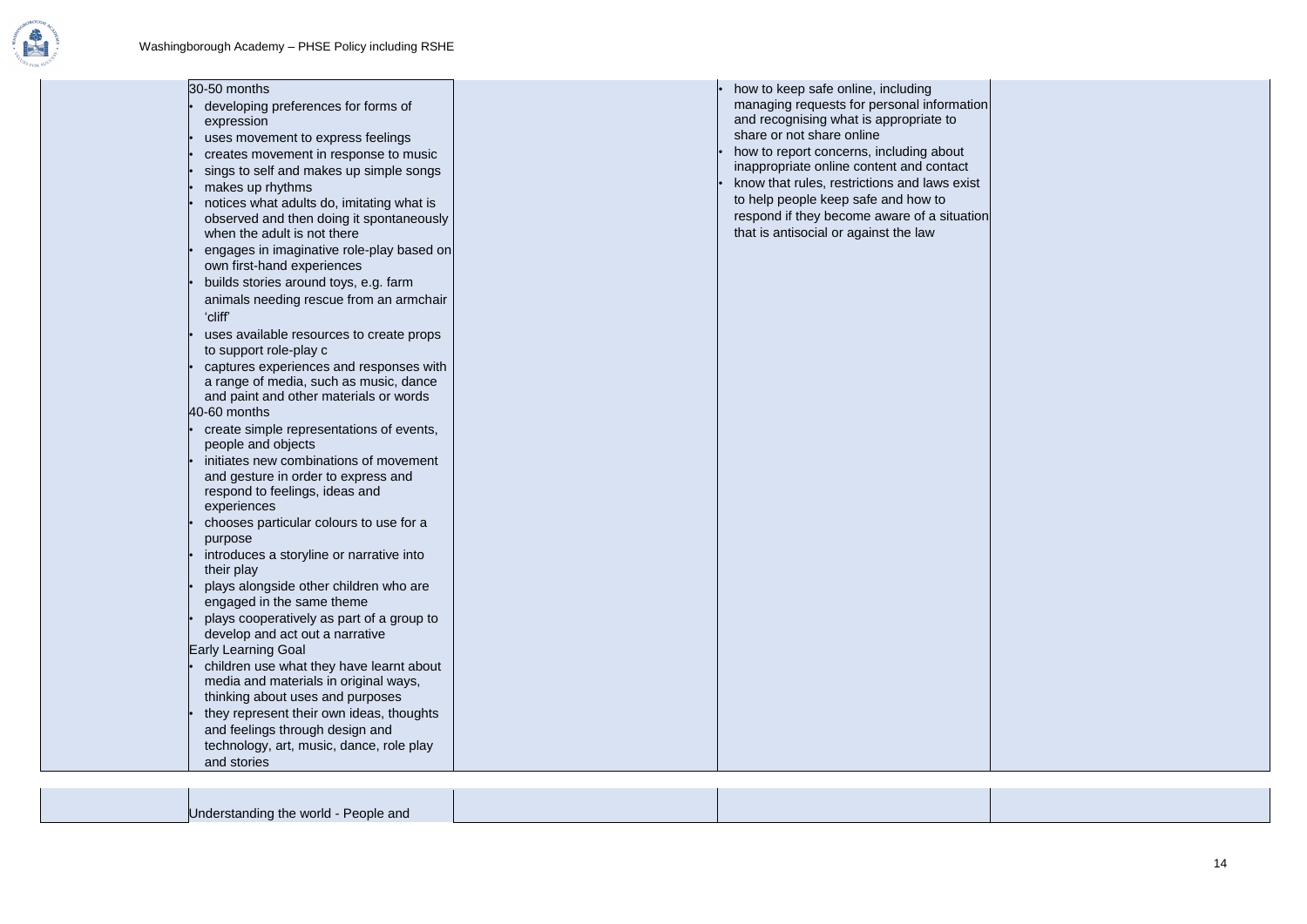

|                      | communities 30-<br>50 months<br>shows interest in the lives of people who<br>are familiar to them<br>remembers and talks about significant<br>events in their own experience<br>recognises and describes special times or<br>events for family or friends<br>shows interest in different occupations<br>and ways of life<br>knows some of the things that make them<br>unique, and can talk about some of the<br>similarities and differences in relation to<br>friends or family.<br>40-60 months<br>Enjoys joining in with family customs and<br>routines.<br><b>Early Learning Goal</b><br>children talk about past and present<br>events in their own lives and in the lives of<br>family members<br>they know that other children don't always<br>enjoy the same things, and are sensitive<br>to this<br>they know about similarities and<br>differences between themselves and<br>others, and among families, communities<br>and traditions |                                                                                                                                                                                                                                                                                                                                                                                                                               |                                                                                                                                                                                                                                                                                                                                                                                                                                                      |
|----------------------|---------------------------------------------------------------------------------------------------------------------------------------------------------------------------------------------------------------------------------------------------------------------------------------------------------------------------------------------------------------------------------------------------------------------------------------------------------------------------------------------------------------------------------------------------------------------------------------------------------------------------------------------------------------------------------------------------------------------------------------------------------------------------------------------------------------------------------------------------------------------------------------------------------------------------------------------------|-------------------------------------------------------------------------------------------------------------------------------------------------------------------------------------------------------------------------------------------------------------------------------------------------------------------------------------------------------------------------------------------------------------------------------|------------------------------------------------------------------------------------------------------------------------------------------------------------------------------------------------------------------------------------------------------------------------------------------------------------------------------------------------------------------------------------------------------------------------------------------------------|
| <b>Relationships</b> | Personal, social and emotional development What is the same and different about us?<br><b>Making relationships</b><br>30-50 months<br>can play in a group, extending and<br>elaborating play ideas, e.g. building up a<br>roleplay activity with other children<br>initiates play, offering cues to peers to join  •<br>them.<br>keeps play going by responding to what<br>others are saying or doing<br>demonstrates friendly behaviour, initiating<br>conversations and forming good                                                                                                                                                                                                                                                                                                                                                                                                                                                            | what they like/dislike and are good at<br>what makes them special and how<br>everyone has different strengths<br>how their personal features or qualities<br>are unique to them<br>how they are similar or different to others<br>and what they have in common<br>to use the correct names for the main<br>parts of the body, including external<br>genitalia; and that parts of bodies covered<br>with underwear are private | How can we be a good friend?<br>how friendships support wellbeing and the<br>importance of seeking support if feeling<br>lonely or excluded<br>how to recognise if others are feeling lonely<br>and excluded and strategies to include<br>them<br>how to build good friendships, including<br>identifying qualities that contribute to<br>positive friendships<br>that friendships sometimes have difficulties,<br>and how to manage when there is a |

How can friends communicate safely?

- about the different types of relationships people have in their lives
- how friends and family communicate together; how the internet and social media can be used positively
- how knowing someone online differs from knowing someone face-to-face
- ies, now to recognise risk in relation to friendships and keeping safe

*To be taught in conjunction with Y6 'DARE' materials.*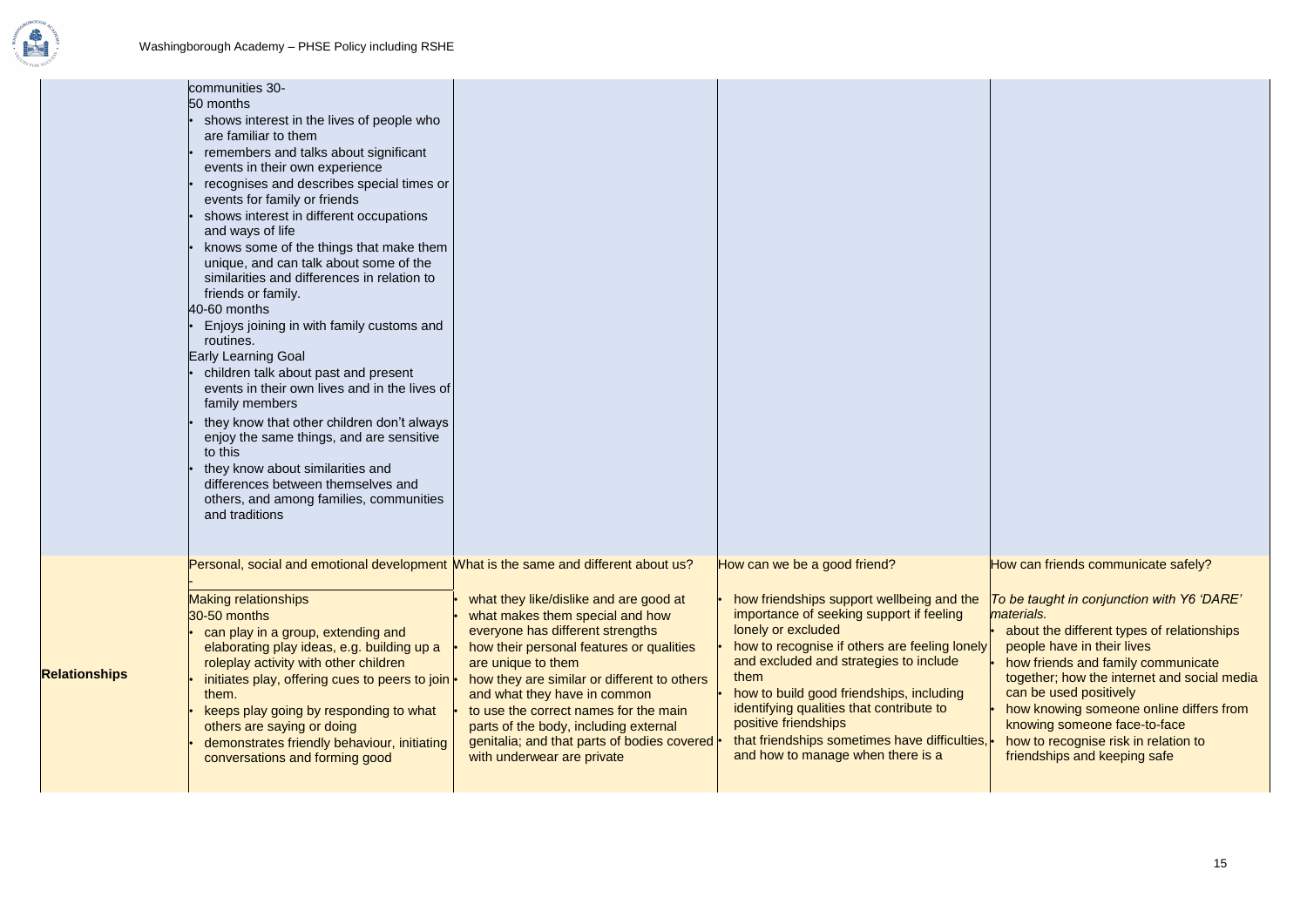

- about the types of content (including images) that is safe to share online; ways of seeking and giving consent before images or personal information is shared with friends or family
- **how to respond if a friendship is making** them feel worried, unsafe or uncomfortable
- how to ask for help or advice and respond to pressure, inappropriate contact or concerns about personal safety

#### What will change as we become more independent? How do friendships change as **we**

- that people have different kinds of relationships in their lives, including romantic or intimate relationships
- that people who are attracted to and love each other can be of any gender, ethnicity or faith; the way couples care for one another
- that adults can choose to be part of a committed relationship or not, including marriage or civil partnership
- that marriage should be wanted equally by both people and that forcing someone to marry against their will is a crime
- how puberty relates to growing from childhood to adulthood

| relationships with peers and familiar<br>adults<br>40-60 months<br>initiates conversations, attends to and<br>takes account of what others say<br>explains own knowledge and<br>understanding, and asks appropriate<br>questions of others<br>takes steps to resolve conflicts with other<br>children, e.g. finding a compromise. Early<br><b>Learning Goal</b> | Who is special to us?<br>that family is one of the groups they<br>belong to, as well as, for example, school,<br>friends, clubs<br>about the different people in their family /<br>those that love and care for them<br>what their family members, or people that Mhat are families like?<br>are special to them, do to make them feel<br>loved | problem or an argument between friends,<br>resolve disputes and reconcile differences<br>how to recognise if a friendship is making<br>them unhappy, feel uncomfortable or<br>unsafe and how to ask for support<br>how families differ from each other<br>(including that not every family has the<br>same family structure, e.g. single parents,<br>same sex |
|-----------------------------------------------------------------------------------------------------------------------------------------------------------------------------------------------------------------------------------------------------------------------------------------------------------------------------------------------------------------|-------------------------------------------------------------------------------------------------------------------------------------------------------------------------------------------------------------------------------------------------------------------------------------------------------------------------------------------------|---------------------------------------------------------------------------------------------------------------------------------------------------------------------------------------------------------------------------------------------------------------------------------------------------------------------------------------------------------------|
| children play co-operatively, taking turns                                                                                                                                                                                                                                                                                                                      | and cared for                                                                                                                                                                                                                                                                                                                                   | parents, step-parents, blended families,                                                                                                                                                                                                                                                                                                                      |
| with others. They take account of one                                                                                                                                                                                                                                                                                                                           | how families are all different but share                                                                                                                                                                                                                                                                                                        | foster and adoptive parents)                                                                                                                                                                                                                                                                                                                                  |
| another's ideas about how to organise                                                                                                                                                                                                                                                                                                                           | common features – what is the same and                                                                                                                                                                                                                                                                                                          | how common features of positive family life                                                                                                                                                                                                                                                                                                                   |
| their activity.                                                                                                                                                                                                                                                                                                                                                 | different about them                                                                                                                                                                                                                                                                                                                            | often include shared experiences, e.g.                                                                                                                                                                                                                                                                                                                        |
| They show sensitivity to others' needs and.                                                                                                                                                                                                                                                                                                                     | about different features of family life,                                                                                                                                                                                                                                                                                                        | celebrations, special days or holidays                                                                                                                                                                                                                                                                                                                        |
| feelings, and form positive relationships                                                                                                                                                                                                                                                                                                                       | including what families do / enjoy together  •                                                                                                                                                                                                                                                                                                  | how people within families should care for                                                                                                                                                                                                                                                                                                                    |
| with adults and other children                                                                                                                                                                                                                                                                                                                                  | that it is important to tell someone (such                                                                                                                                                                                                                                                                                                      | each other and the different ways they                                                                                                                                                                                                                                                                                                                        |
| Understanding the world - People and                                                                                                                                                                                                                                                                                                                            | as their teacher) if something about their                                                                                                                                                                                                                                                                                                      | demonstrate this                                                                                                                                                                                                                                                                                                                                              |
| communities 30-                                                                                                                                                                                                                                                                                                                                                 | family makes them feel unhappy or                                                                                                                                                                                                                                                                                                               | how to ask for help or advice if family                                                                                                                                                                                                                                                                                                                       |
| 50 months                                                                                                                                                                                                                                                                                                                                                       | worried                                                                                                                                                                                                                                                                                                                                         | relationships are making them feel                                                                                                                                                                                                                                                                                                                            |
| shows interest in the lives of people who                                                                                                                                                                                                                                                                                                                       | What makes a good friend?                                                                                                                                                                                                                                                                                                                       | unhappy, worried or unsafe                                                                                                                                                                                                                                                                                                                                    |
| are familiar to them                                                                                                                                                                                                                                                                                                                                            | how to make friends with others                                                                                                                                                                                                                                                                                                                 | How do we treat each other with respect?                                                                                                                                                                                                                                                                                                                      |
| remembers and talks about significant                                                                                                                                                                                                                                                                                                                           | how to recognise when they feel lonely                                                                                                                                                                                                                                                                                                          | To be taught in conjunction with 'Stand up to                                                                                                                                                                                                                                                                                                                 |
| events in their own experience                                                                                                                                                                                                                                                                                                                                  | and what they could do about it                                                                                                                                                                                                                                                                                                                 | Racism' materials.                                                                                                                                                                                                                                                                                                                                            |
| recognises and describes special times or                                                                                                                                                                                                                                                                                                                       | how people behave when they are being                                                                                                                                                                                                                                                                                                           | how people's behaviour affects themselves                                                                                                                                                                                                                                                                                                                     |
| events for family or friends                                                                                                                                                                                                                                                                                                                                    | friendly and what makes a good friend                                                                                                                                                                                                                                                                                                           | and others, including online                                                                                                                                                                                                                                                                                                                                  |
| shows interest in different occupations                                                                                                                                                                                                                                                                                                                         | how to resolve arguments that can occur                                                                                                                                                                                                                                                                                                         | how to model being polite and courteous in                                                                                                                                                                                                                                                                                                                    |
| and ways of life                                                                                                                                                                                                                                                                                                                                                | in friendships                                                                                                                                                                                                                                                                                                                                  | different situations and recognise the                                                                                                                                                                                                                                                                                                                        |
| knows some of the things that make them                                                                                                                                                                                                                                                                                                                         | how to ask for help if a friendship is                                                                                                                                                                                                                                                                                                          | respectful behaviour they should receive in                                                                                                                                                                                                                                                                                                                   |
| unique, and can talk about some of the                                                                                                                                                                                                                                                                                                                          | making them unhappy                                                                                                                                                                                                                                                                                                                             | return                                                                                                                                                                                                                                                                                                                                                        |

#### grow?

*To be taught in conjunction with Y6 'DARE' materials.*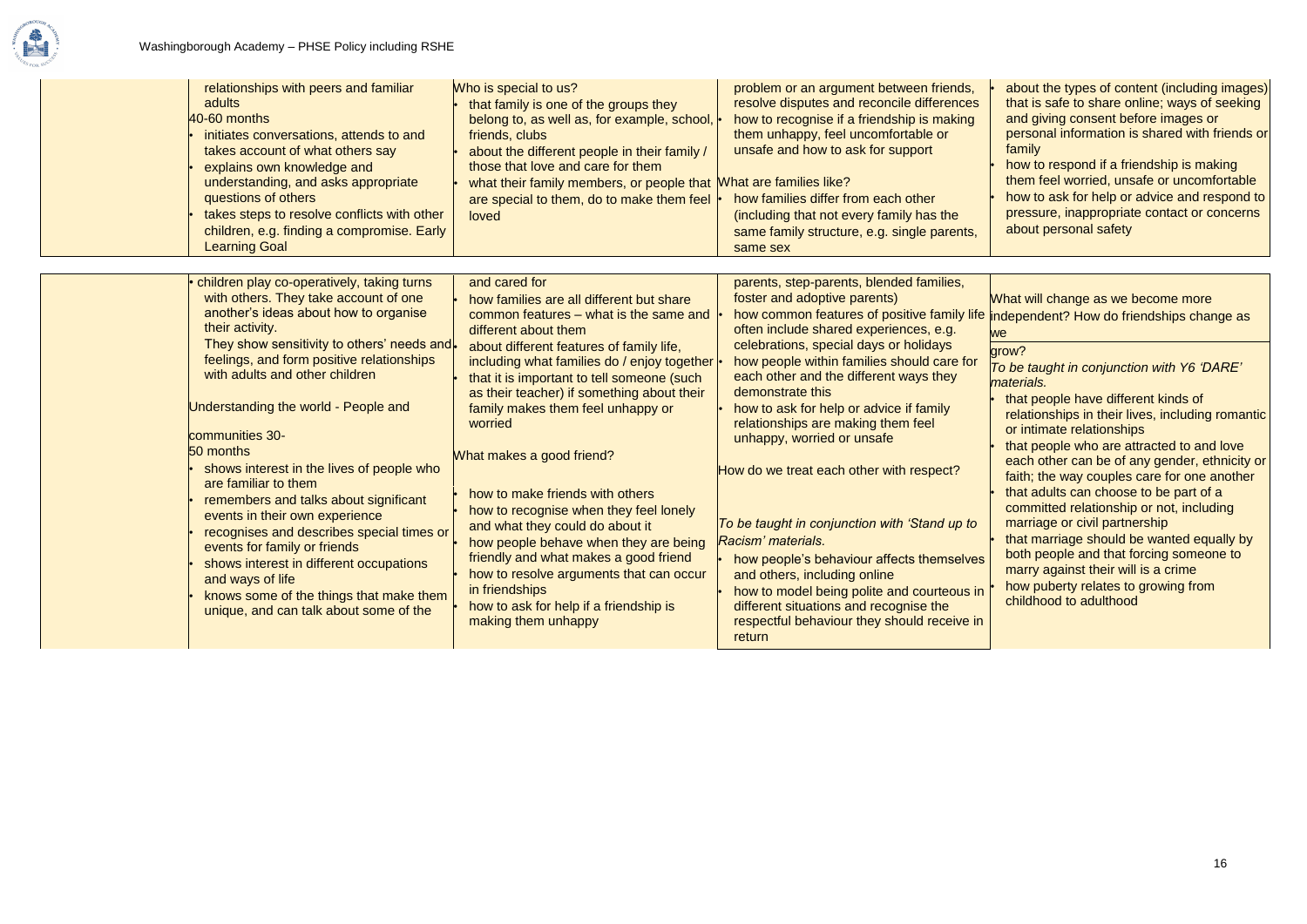

- about the reproductive organs and process how babies are conceived and born and how they need to be cared for
- that there are ways to prevent a baby being made
- how growing up and becoming more independent comes with increased opportunities and responsibilities
- how friendships may change as they grow and how to manage this
- $\cdot$  how to manage change, including moving to secondary school; how to ask for support or where to seek further information and advice regarding growing up and changing

| similarities and differences in relation to<br>friends or family.<br>40-60 months<br>Enjoys joining in with family customs and<br>routines.<br><b>Early Learning Goal</b><br>children talk about past and present<br>events in their own lives and in the lives of $\cdot$<br>family<br>members<br>they know that other children don't always  <br>enjoy the same things, and are sensitive<br>to this<br>they know about similarities and<br>differences between themselves and<br>others, and among families, communities<br>and traditions.<br>Understanding the word - The world<br>30-50 months<br>comments and asks questions about<br>aspects of their familiar world such as the<br>place where they live or the natural world<br>can talk about some of the things they<br>have observed such as plants, animals,<br>natural and found objects<br>talks about why things happen and how<br>things work<br>developing an understanding of growth,<br>decay and changes over time<br>shows care and concern for living things<br>and the environment<br>$40-60$ months<br>looks closely at similarities, differences, | What is bullying?<br>how words and actions can affect how<br>people feel<br>how to ask for and give/not give<br>permission regarding physical contact and<br>how to respond if physical contact makes<br>them uncomfortable or unsafe<br>why name-calling, hurtful teasing, bullying<br>and deliberately excluding others is<br>unacceptable<br>how to respond if this happens in different<br>situations<br>how to report bullying or other hurtful<br>behaviour, including online, to a trusted<br>adult and the importance of doing so | about the relationship between rights and<br>responsibilities<br>about the right to privacy and how to<br>recognise when a confidence or secret<br>should be kept (such as a nice birthday<br>surprise everyone will find out about) or not<br>agreed to and when to tell (e.g. if someone<br>is being upset or hurt)<br>the rights that children have and why it is<br>important to protect these<br>that everyone should feel included,<br>respected and not discriminated against;<br>how to respond if they witness or<br>experience exclusion, disrespect or<br>discrimination<br>how to respond to aggressive or<br>inappropriate behaviour (including online<br>and unwanted physical contact) – how to<br>report concerns |
|------------------------------------------------------------------------------------------------------------------------------------------------------------------------------------------------------------------------------------------------------------------------------------------------------------------------------------------------------------------------------------------------------------------------------------------------------------------------------------------------------------------------------------------------------------------------------------------------------------------------------------------------------------------------------------------------------------------------------------------------------------------------------------------------------------------------------------------------------------------------------------------------------------------------------------------------------------------------------------------------------------------------------------------------------------------------------------------------------------------------------|-------------------------------------------------------------------------------------------------------------------------------------------------------------------------------------------------------------------------------------------------------------------------------------------------------------------------------------------------------------------------------------------------------------------------------------------------------------------------------------------------------------------------------------------|-----------------------------------------------------------------------------------------------------------------------------------------------------------------------------------------------------------------------------------------------------------------------------------------------------------------------------------------------------------------------------------------------------------------------------------------------------------------------------------------------------------------------------------------------------------------------------------------------------------------------------------------------------------------------------------------------------------------------------------|
| patterns and change<br><b>Early Learning Goal</b><br>children know about similarities and<br>differences in relation to places, objects,<br>materials and living things<br>they talk about the features of their own<br>immediate environment and how<br>environments might vary from one another<br>they make observations of animals and<br>plants and explain why some things occur,<br>and talk about changes                                                                                                                                                                                                                                                                                                                                                                                                                                                                                                                                                                                                                                                                                                            |                                                                                                                                                                                                                                                                                                                                                                                                                                                                                                                                           |                                                                                                                                                                                                                                                                                                                                                                                                                                                                                                                                                                                                                                                                                                                                   |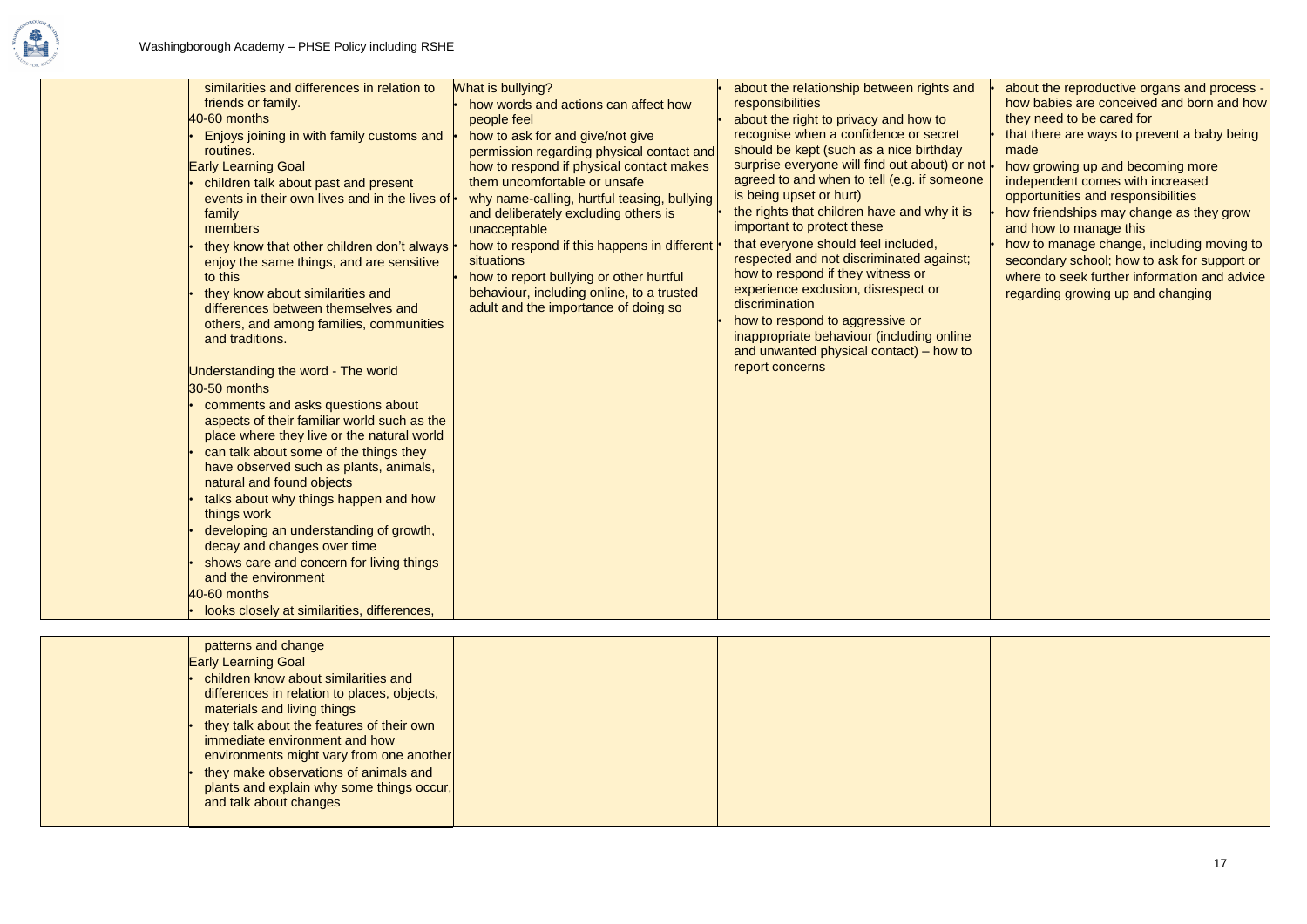



| Personal, social and emotional development |  |
|--------------------------------------------|--|
|                                            |  |
|                                            |  |
|                                            |  |
|                                            |  |
|                                            |  |
|                                            |  |
|                                            |  |
|                                            |  |
|                                            |  |
|                                            |  |
|                                            |  |
| <b>Managing feelings and behaviour</b>     |  |
| 30-50 months                               |  |
|                                            |  |
| aware of own feelings, and knows that      |  |
| some actions and words can hurt others'    |  |
| feelings                                   |  |
| begins to accept the needs of others and   |  |
| can take turns and share resources,        |  |
| sometimes with support from others         |  |
| can usually tolerate delay when needs are  |  |
| not immediately met, and understands       |  |
| wishes may not always be met               |  |
| can usually adapt behaviour to different   |  |
| events, social situations and changes in   |  |
| routine                                    |  |
| $40-60$ months                             |  |
| understands that own actions affect other  |  |
| people, for example, becomes upset or      |  |
| tries to comfort another child when they   |  |
| realise they have upset them               |  |
| aware of the boundaries set, and of        |  |
| behavioural expectations in the setting    |  |
| beginning to be able to negotiate and      |  |
| solve problems without aggression, e.g.    |  |
| when someone has taken their toy           |  |
| <b>Early Learning Goal</b>                 |  |
| children talk about how they and others    |  |
| show feelings, talk about their own and    |  |
| others' behaviour, and its consequences,   |  |
| and know that some behaviour is            |  |
| unacceptable                               |  |
| they work as part of a group or class, and |  |
| understand and follow the rules            |  |
| they adjust their behaviour to different   |  |
| situations, and take changes of routine in |  |
| their stride                               |  |
|                                            |  |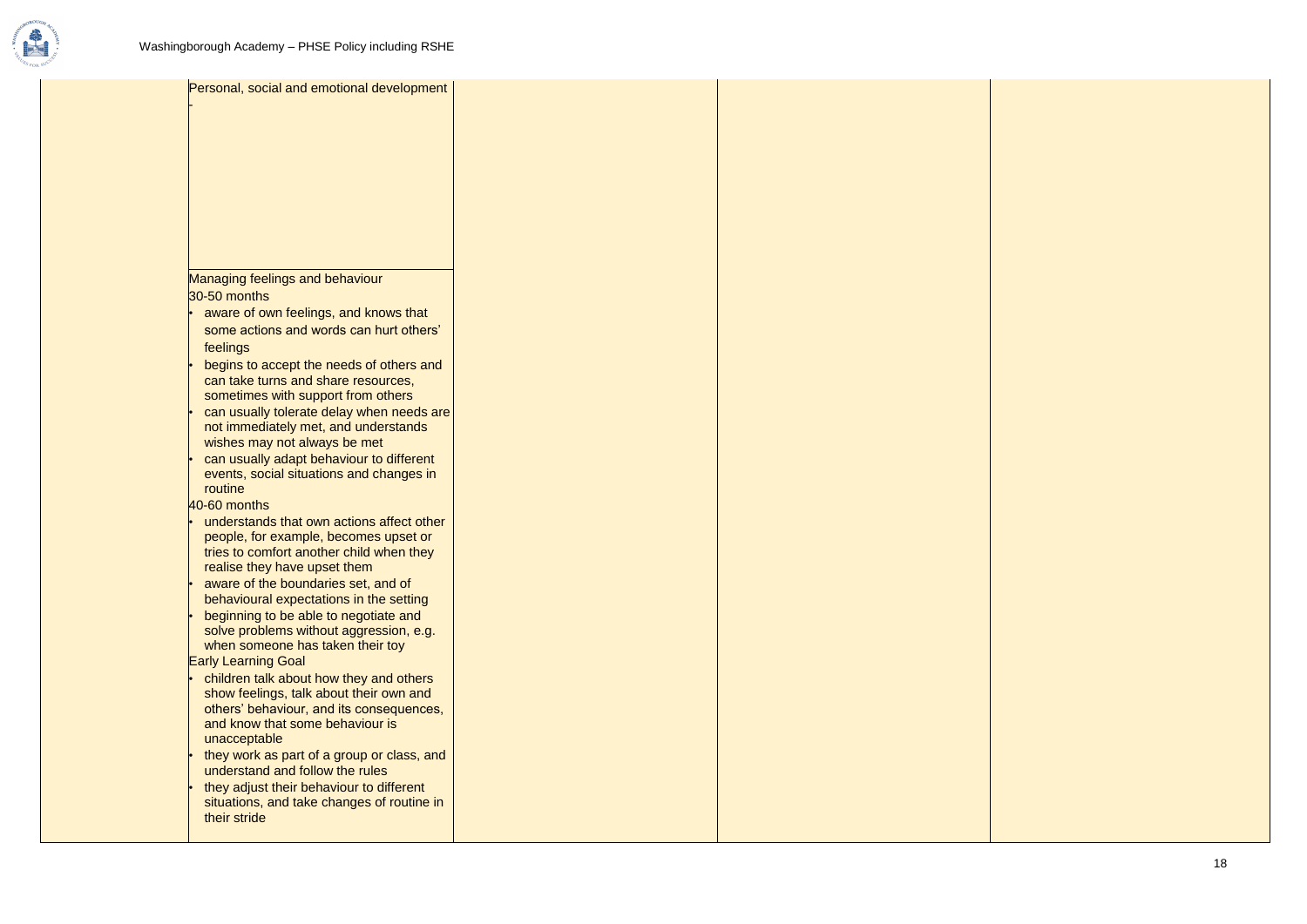

• how people make choices about ways of paying for things they want and need (e.g. from current accounts/savings; store card/ credit cards; loans) • how to recognise what makes something 'value for money' and what this means to them that there are risks associated with money (it can be won, lost or stolen) and how money can affect people's feelings and emotions What jobs would we like? that there are a broad range of different jobs and people often have more than one during their careers and over their lifetime that some jobs are paid more than others and some may be voluntary (unpaid) • about the skills, attributes, qualifications and training needed for different jobs • that there are different ways into jobs and careers, including college, apprenticeships and university • how people choose a career/job and what influences their decision, including skills, interests and pay • how to question and challenge stereotypes about the types of jobs people can do • how they might choose a career/job for themselves when they are older, why they would choose it and what might influence their decisions How can the media influence people?

What decisions can people make with money?

• how people make decisions about spending and saving money and what influences them • how to keep track of money so people know

how much they have to spend or save